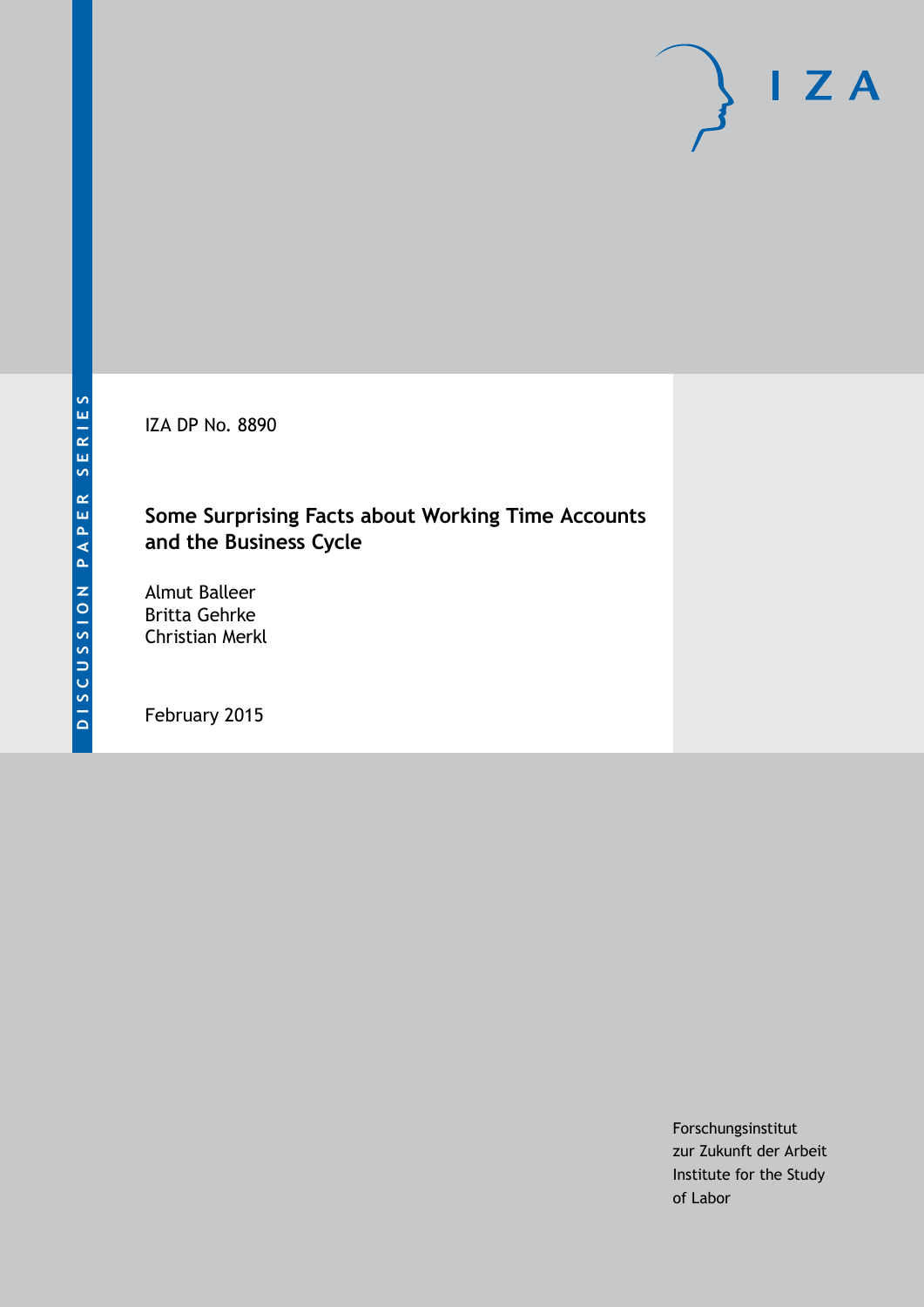# **Some Surprising Facts about Working Time Accounts and the Business Cycle**

#### **Almut Balleer**

*RWTH Aachen and IIES, Stockholm University*

#### **Britta Gehrke**

*Friedrich-Alexander University Erlangen-Nürnberg*

#### **Christian Merkl**

*Friedrich-Alexander University Erlangen-Nürnberg, Kiel Institute for the World Economy and IZA*

> Discussion Paper No. 8890 February 2015

> > IZA

P.O. Box 7240 53072 Bonn Germany

Phone: +49-228-3894-0 Fax: +49-228-3894-180 E-mail: [iza@iza.org](mailto:iza@iza.org)

Any opinions expressed here are those of the author(s) and not those of IZA. Research published in this series may include views on policy, but the institute itself takes no institutional policy positions. The IZA research network is committed to the IZA Guiding Principles of Research Integrity.

The Institute for the Study of Labor (IZA) in Bonn is a local and virtual international research center and a place of communication between science, politics and business. IZA is an independent nonprofit organization supported by Deutsche Post Foundation. The center is associated with the University of Bonn and offers a stimulating research environment through its international network, workshops and conferences, data service, project support, research visits and doctoral program. IZA engages in (i) original and internationally competitive research in all fields of labor economics, (ii) development of policy concepts, and (iii) dissemination of research results and concepts to the interested public.

<span id="page-1-0"></span>IZA Discussion Papers often represent preliminary work and are circulated to encourage discussion. Citation of such a paper should account for its provisional character. A revised version may be available directly from the author.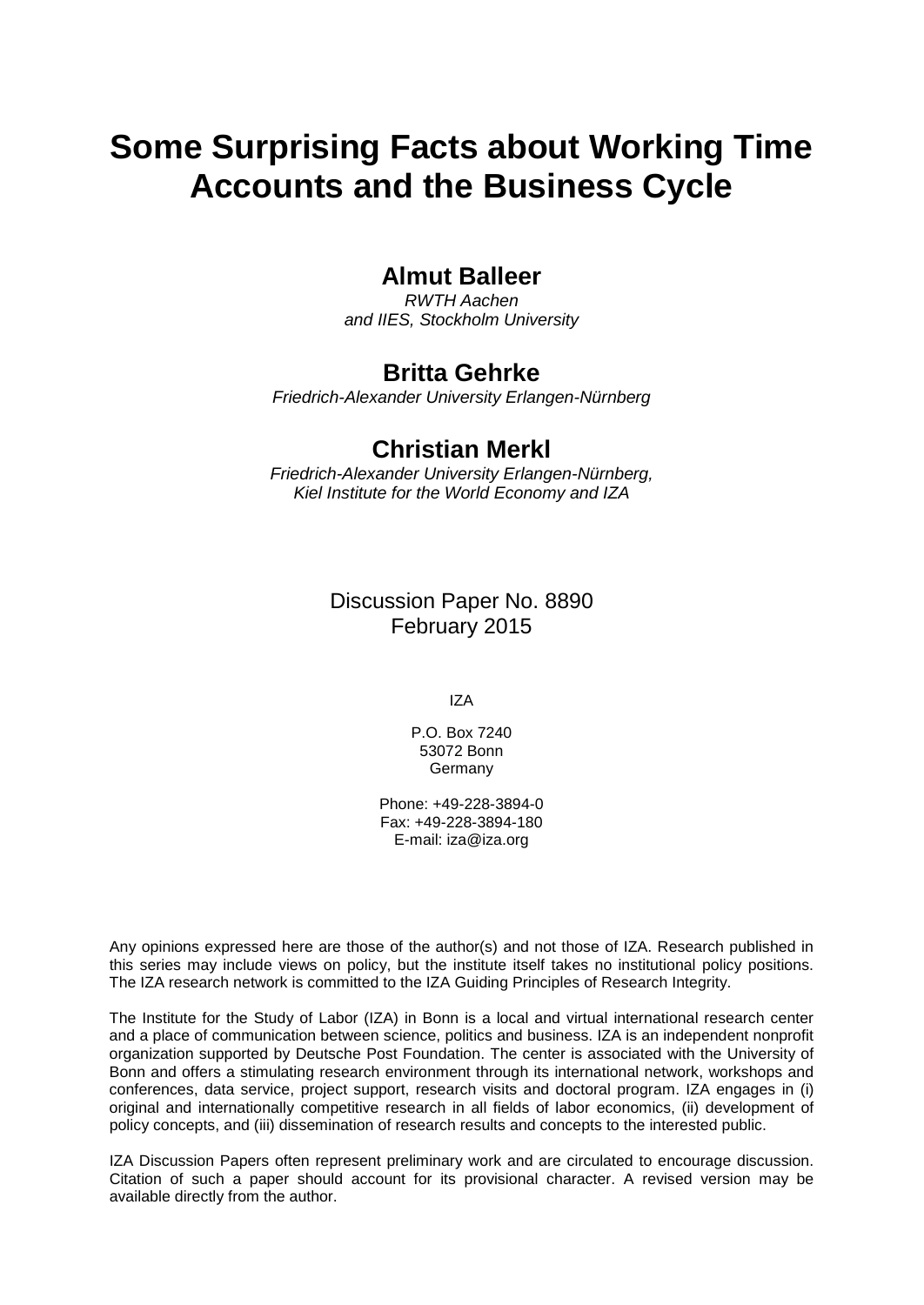IZA Discussion Paper No. 8890 February 2015

### **ABSTRACT**

### **Some Surprising Facts about Working Time Accounts and the Business Cycle[\\*](#page-1-0)**

Working time accounts (WTAs) allow firms to smooth hours worked over time. This paper analyzes whether this increase in flexibility has also affected how firms adjust employment in Germany. Using a rich microeconomic dataset, we show that firms with WTAs show a similar separation and hiring behavior in response to revenue changes as firms without WTAs. One possible explanation is that firms without WTAs used short-time work instead to adjust hours worked. However, we find that firms with WTAs use short-time work more than firms without WTAs. These findings call into question the popular hypothesis that WTAs were the key driver of the unusually small increase in German unemployment in the Great Recession.

JEL Classification: E20, E24, J20, J30

Keywords: working time accounts, short-time work, business cycles

Corresponding author:

Christian Merkl Friedrich-Alexander-Universität Erlangen-Nürnberg Chair of Macroeconomics Lange Gasse 20 90403 Nürnberg Germany E-mail: [christian.merkl@fau.de](mailto:christian.merkl@fau.de)

Almut Balleer is grateful for support from the Knut och Alice Wallenbergs stiftelse KAW 2011.0144. Britta Gehrke and Christian Merkl are grateful for support from the Fritz Thyssen Research Foundation.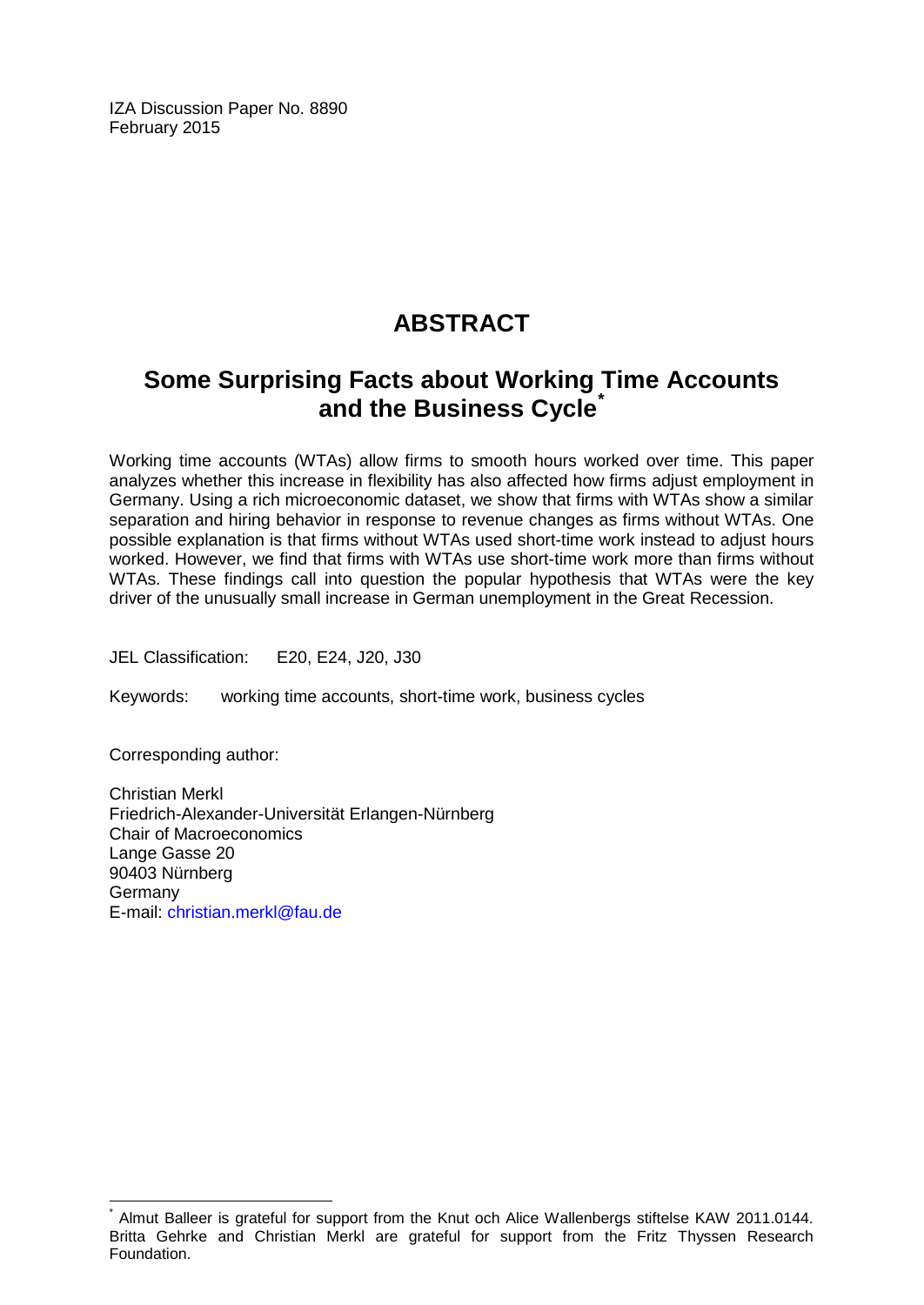#### 1 Introduction

In the Great Recession in 2008 and 2009, Germany experienced a severe drop in GDP (6.6 percent from peak to trough) without a substantial rise in unemployment. This experience has become known as the "German labor market miracle" [\(Burda and Hunt](#page-13-0), [2011](#page-13-0) and [Möller, 2010\)](#page-13-1). Much of the German success has been attributed both to an increase in labor market flexibility before the Great Recession and labor market measures such as short-time work [\(Boysen-Hogrefe and Groll](#page-13-2), [2010,](#page-13-2) [Cahuc and Carcillo](#page-13-3), [2011,](#page-13-3) and [Balleer et al., 2014](#page-13-4)). The use of WTAs has increased substantially in the last decade. In 2009, about one third of all German firms used WTAs covering half of all German em-ployees.<sup>[1](#page-3-0)</sup> Initially, WTAs were introduced as a cost reduction measure for firms to avoid overtime payment. In the regulated German labor market, WTAs allow firms to flexibly increase working hours in good times and to reduce them in bad times without additional costs (see appendix for details). Hence, WTAs can exhibit stabilizing effects on employment over the business cycle as they may help firms to better respond to aggregate shocks. Large surpluses in WTAs might have buffered the increase in unemployment at the outset of the Great Recession [\(Burda and Hunt, 2011\)](#page-13-0).

Quantitative evidence on the effects of WTAs on firms' business cycle adjustment is relatively scarce.<sup>[2](#page-3-1)</sup> We use data from the Institute for Employment Research (IAB) establishment panel to analyze whether firms with WTAs behave differently over the business cycle compared to firms without WTAs. Specifically, we estimate the change in the hiring and separation rates to a one percent change in expected revenues for firms with and without WTAs. To rule out selection of firms over the cycle, we investigate the within-firm variation over time. To control for the possibility that firms with WTAs systematically differ from firms without, we include various firm characteristics such as sector and size into our specification. Using interaction terms, we allow for different responses conditional on firm characteristics. We find no evidence that firms with WTAs adjust hiring and separations differently over the business cycle than firms without.

Against this background, we ask whether firms that do not use WTAs employ alterna-

<span id="page-3-0"></span><sup>&</sup>lt;sup>1</sup>Source: IAB establishment panel.

<span id="page-3-1"></span><sup>2</sup>Notable exceptions are [Boeri and Brücker \(2011\)](#page-13-5), [Bellmann and Gerner \(2011](#page-13-6)), and [Bellmann et al.](#page-13-7) [\(2012\)](#page-13-7). In contrast to these studies, we explicitly focus on the interaction between WTAs and short-time work as well as the pronounced heterogeneity between firms with and without WTAs (e.g., with respect to size and sector).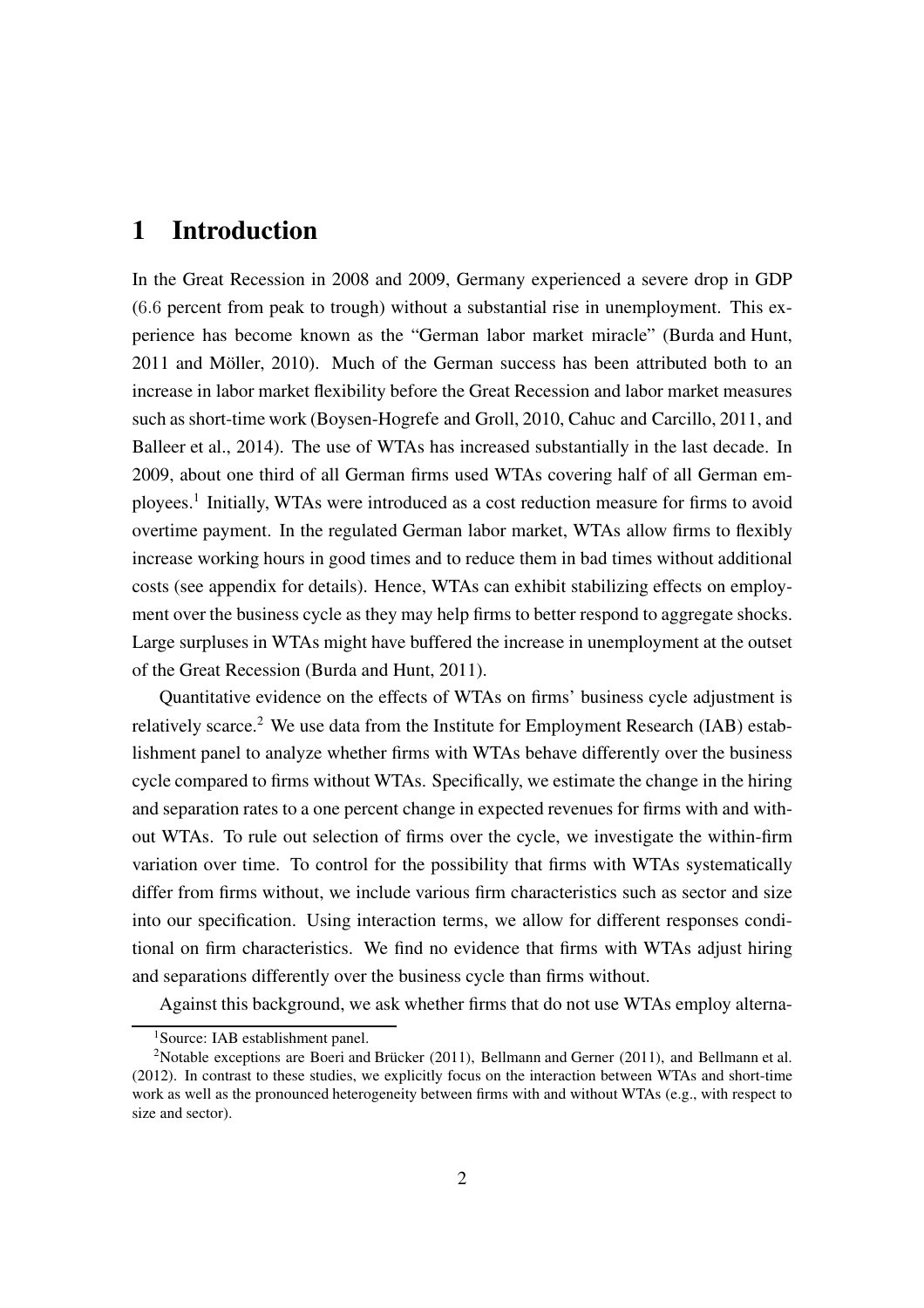tive measures such as short-time work (STW) instead. Burda and Hunt (2011, p. 314 f.) argue: "The increased use of privately negotiated working time accounts appears to have cheapened private adjustment along the intensive margin and substituted for the more traditional government short-time work." If Burda and Hunt's substitutability hypothesis holds on the aggregate level, we also expect to find evidence for this hypothesis on the disaggregated level. Note that a firm cannot use both WTAs and STW to adjust hours worked at the same point in time. However, over a year, a firm may use WTAs and STW subsequently. If WTAs positively affect the flexibility of a firm's labor market adjustment to shocks, we expect firms with WTAs to use STW less. Surprisingly, we find that firms with WTAs do not use STW less in response to revenue changes, if anything, they use it more. In order to rule out that this result is driven by the fact that firms using WTAs might be hit harder by a recession than firms that do not use WTAs, we control for average revenue volatility over and above other firms characteristics.

The rest of the paper is organized as follows: Section 2 discusses the dataset and the econometric specifications. Section 3 shows results for the hiring and firing behavior over the business cycle for firms with and without WTAs. Section 4 analyzes whether firms with and without WTAs use STW differently over the cycle. Section 5 briefly concludes.

#### 2 Data and specification

To investigate the differential behavior of firms with and without WTAs, we employ the German Institute for Employment Research (IAB) establishment panel, a representative panel data set that surveys information from almost 16,000 personal interviews with high ranked managers (see appendix for data description). We use data for the years 2006, 2009 and 2010, since information on both WTAs and STW is only available in these years.

Table [1](#page-5-0) shows descriptive statistics for establishments with and without WTAs. The establishments are remarkably different. Establishments that use WTAs have on average more employees and higher revenues than establishments that do not use WTAs. Establishments with WTAs are more export oriented and employ a higher share of skilled workers. In addition, labor in establishments with WTAs is more formally organized (e.g., with works councils and collective agreements), while establishments without WTAs are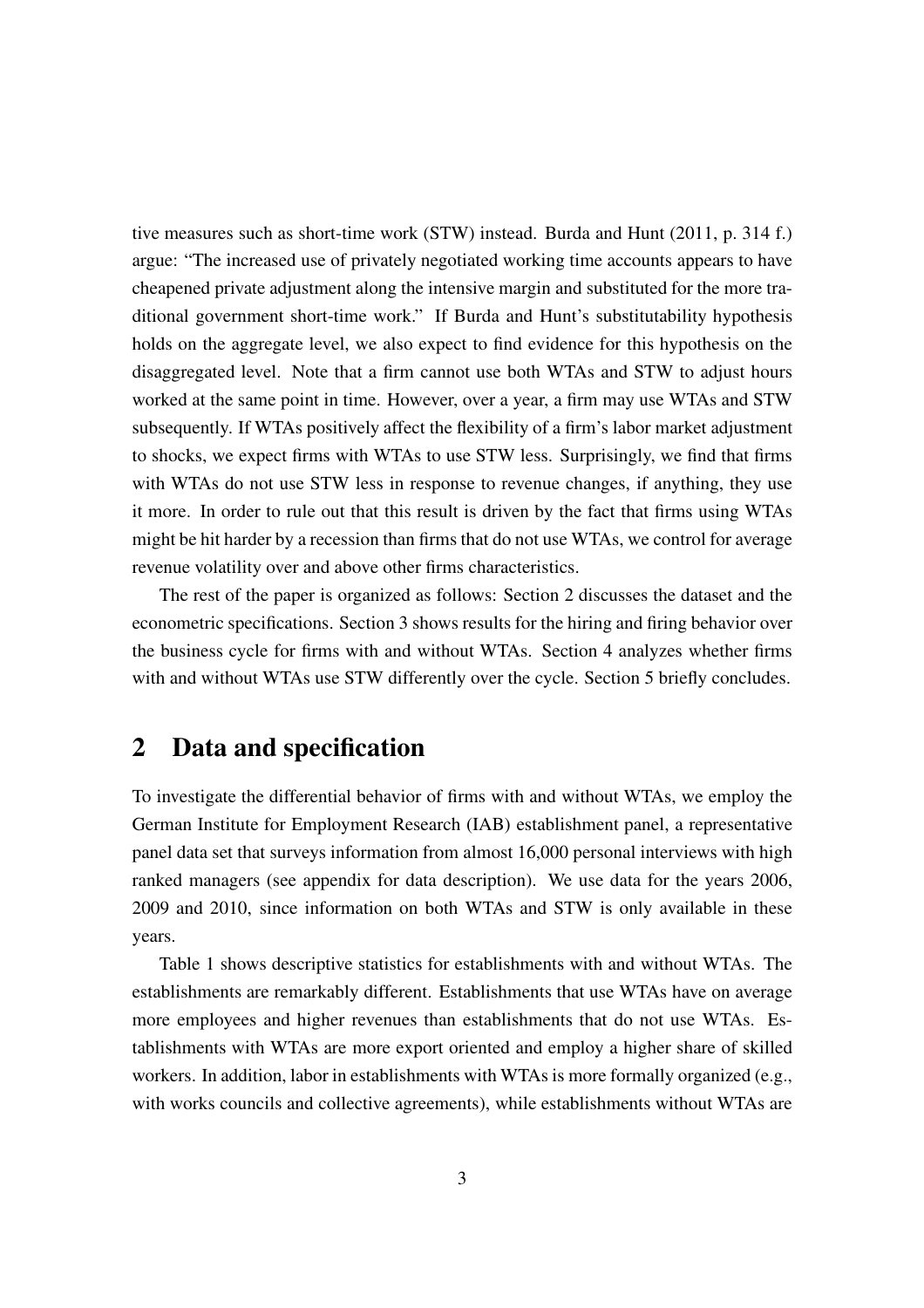|                                                      | WTA establish-<br>ments | non-WTA<br>establishments |
|------------------------------------------------------|-------------------------|---------------------------|
| number of employees                                  | 305.33<br>(21, 395)     | 27.44<br>(26, 456)        |
| establishment revenue                                | 65 mio.<br>(12, 953)    | 5.2 mio.<br>(16,209)      |
| export share (in percent)                            | 12.76<br>(16,620)       | 3.44<br>(22,753)          |
| skilled workers (in percent of employment)           | 77.48<br>(21, 387)      | 57.45<br>(26, 454)        |
| high skilled workers (in percent of employment)      | 14.00<br>(21, 388)      | 7.60<br>(26, 454)         |
| temporary workers (in percent of employment)         | 5.88<br>(21, 221)       | 4.76<br>(26,305)          |
| agency workers (in percent of employment)            | 2.34                    | 0.50                      |
| share of establishments with works council           | 61.98<br>(21, 343)      | 9.48<br>(26, 385)         |
| share of establishments with collective agreement    | 68.59<br>(21, 343)      | 32.22<br>(26, 385)        |
| share of establishments with sole proprietorship     | 6.76                    | 48.32                     |
| share of incorporated enterprises                    | 6.15                    | 1.03                      |
| share of establishments with professional management | 58.67                   | 14.52                     |
| short-time workers (in percent of employment)        | 6.59<br>(21, 395)       | 2.15<br>(26, 456)         |
| hiring rate                                          | 4.37                    | 5.09                      |
| separation rate                                      | 3.76                    | 4.35                      |

<span id="page-5-0"></span>more likely to be family owned. On average, establishments with WTAs use more STW and have somewhat smaller flow rates than establishments without WTAs.

Table 1: Establishment characteristics on WTA and non-WTA establishments in IAB establishment panel (year 2006, 2009, 2010). A WTA establishment is defined as an establishment that always operated WTAs, a non-WTA establishment never operated WTAs in all years included in the sample. See appendix for a detailed variable description.

To assess the business cycle behavior of establishments, we estimate the effect of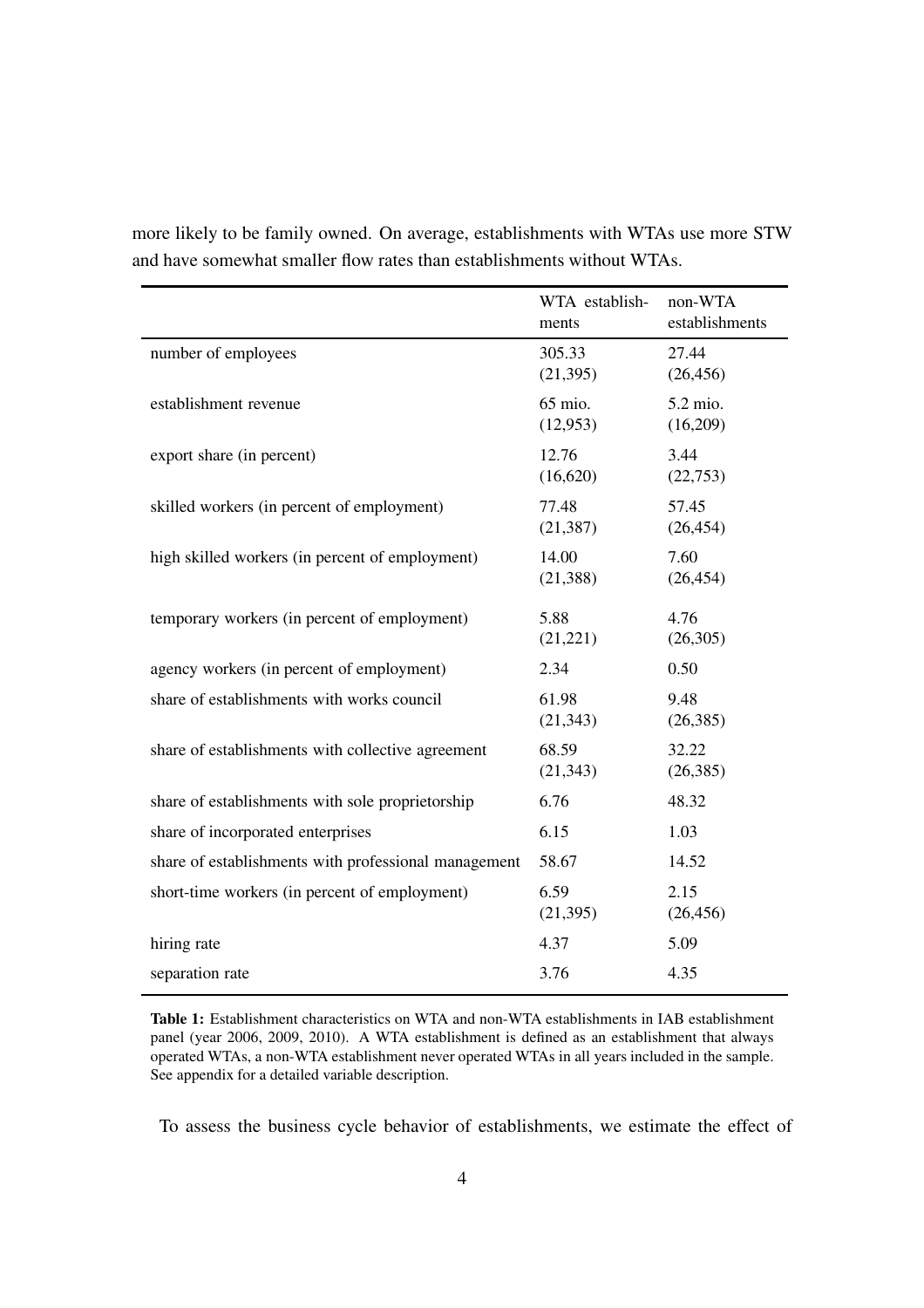changes in revenue  $x_{it}$  of establishment i in year t on its separation rate, hiring rate and the use of STW separately (indexed by  $i$ )

$$
y_{it}^{(j)} = x_{it}\beta_1^{(j)} + x_{it}D_{it}^{wta}\beta_2^{(j)} + z_{it}\beta_3^{(j)} + \alpha_i^{(j)} + \gamma_t^{(j)} + u_{it}^{(j)}, \tag{1}
$$

where  $y_{it}^{(j)}$  represents separated workers, hired workers or workers on short-time work as a fraction of employment in establishment i in year t reported in June of year  $t^3$  $t^3$ . On the right hand side,  $x_{it}$  represents the corresponding establishment revenue (in logs) which is measured as expected revenue for year  $t$  reported in June of year  $t$ . Revenue is further interacted with a dummy indicating whether the establishment uses working time accounts  $(D_{it}^{wta} = 1)$  or not  $(D_{it}^{wta} = 0)$ . We therefore estimate a semi-elasticity, i.e., the effects of a one percent change in revenue on the labor adjustment margin (measured in percentage points). The estimated coefficients of the interaction terms allow a straightforward test and comparison of differences in this semi-elasticity between establishments that use WTAs and those that do not. For a straightforward interpretation of the interaction term and to avoid selection into WTAs in the Great Recession, we restrict the sample to firms that always or never have WTAs in all years in the sample.

In addition, we control for several establishment characteristics  $z_{it}$  (see the covariates listed in Table [1\)](#page-5-0). In this way, we explicitly take into account that establishments with WTAs may adjust labor input differently compared to establishments that do not use WTAs due to their different size, sector or degree of labor organization. In addition, time fixed effects,  $\gamma_t^{(j)}$  $t_i^{(j)}$ , control for aggregate year effects and establishment fixed effects,  $\alpha_i^{(j)}$  $\binom{j}{i}$ control for time-invariant unobserved establishment heterogeneity. We therefore estimate the effects of changes in revenue within a firm on the changes in hiring, firing and STW use relative to the average usage on the firm level.

To investigate heterogeneity further, we explore additional specifications. We allow for a different response to revenue changes conditional not only on WTAs, but also on further establishment characteristics, e.g., size and sector. Consequently, we add interactions between revenue and alternative establishment characteristics and two-way interactions

<span id="page-6-0"></span> $3$ This approach follows [Balleer et al. \(2014\)](#page-13-4) who investigate the effect of revenue changes on STW usage, but not WTAs explicitly, nor the interaction with STW, nor the effect on flow rates.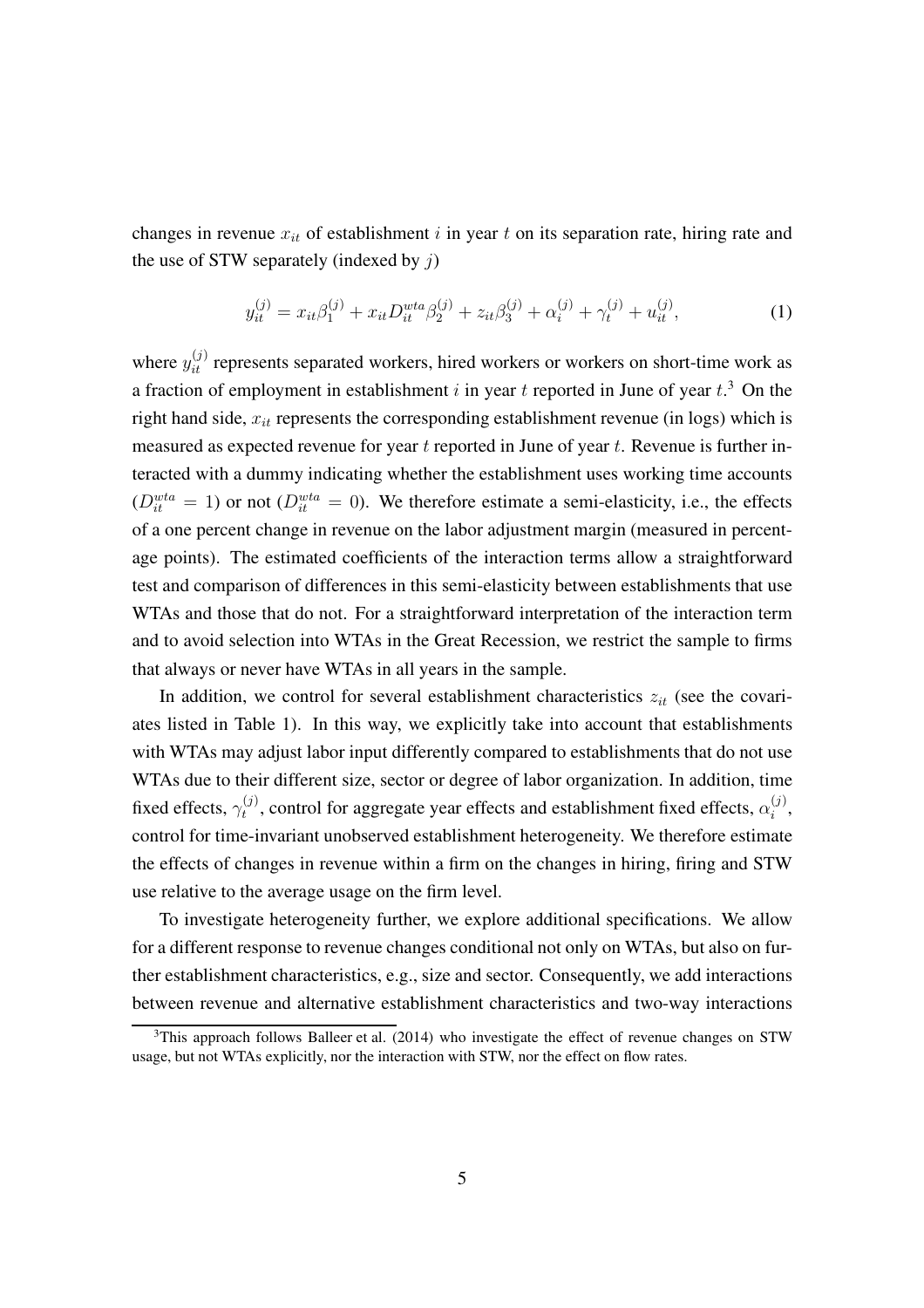with revenue, WTAs, and these characteristics

<span id="page-7-3"></span>
$$
y_{it}^{(j)} = x_{it}\beta_1^{(j)} + x_{it}D_i^{wta}\beta_2^{(j)} + \mathbf{z}_{it}\beta_3^{(j)} + x_{it}\mathbf{D}_i^{controls}(\beta_4^{(j)} + D_i^{wta}\beta_5^{(j)}) + \alpha_i^{(j)} + \gamma_t^{(j)} + u_{it}^{(j)}, \tag{2}
$$

where the vector  $\mathbf{D}_{i}^{controls}$  comprises dummy variables for the respective establishment characteristic in categories. We consider interactions with revenue, WTAs, and establishment size, sector, export orientation, labor organization (works council and collective wage agreements), and average revenue volatility (prior to  $2006$ ).<sup>[4](#page-7-0)</sup> Revenue volatility controls for whether establishments are particularly exposed to revenue changes, e.g., due to the type of products they sell, and, hence, more accustomed to adjusting production and input.

### 3 Working time accounts and labor market flows over the cycle

Before 2009, firms had accumulated a substantial surplus of on average 72 hours in their WTAs (see [Herzog-Stein and Zapf](#page-13-8), [2014\)](#page-13-8). The IAB establishment panel does not contain any information on the WTA balance (only on the existence of WTAs).<sup>[5](#page-7-1)</sup> But even if only a certain fraction of establishments had substantial surpluses, they should affect the difference in adjustment behavior within the subsample. Table [2](#page-9-0) shows that a one percent drop in revenue leads establishments to increase their separation rate by approximately 0.018 percentage points.<sup>[6](#page-7-2)</sup> Interestingly, this effect is not significantly different between

<span id="page-7-0"></span><sup>&</sup>lt;sup>4</sup>We classify size in less than 10, 10 to 49, 50 to 199, and 200 and more employees and sector in manufacturing, construction, services and others. The following categories measure export orientation: no exports, less than 50 percent of revenue generated from exports, and 50 and more percent of revenue generated from exports. We measure revenue volatility prior to 2006 as the standard deviation of revenue (in logs) in each establishment. We classify revenue volatility between  $0 - 16$ ,  $17 - 31$ ,  $32 - 45$ , and more than 45 percent. This classification ensures that each category captures approximately 25 percent of establishments.

<span id="page-7-1"></span><sup>&</sup>lt;sup>5</sup>The IAB provides an aggregate series of surplus hours on WTAs that infers WTA balances from aggregate variables such as GDP, overtime, standard weekly hours, and sick days [\(Zapf, 2012](#page-13-9)). Given that this data is not derived from establishment level data, it does not contain any information for our analysis.

<span id="page-7-2"></span><sup>6</sup>This number implies that a one standard deviation drop of revenue generates an increase in the separation rate of 0.36 percentage points.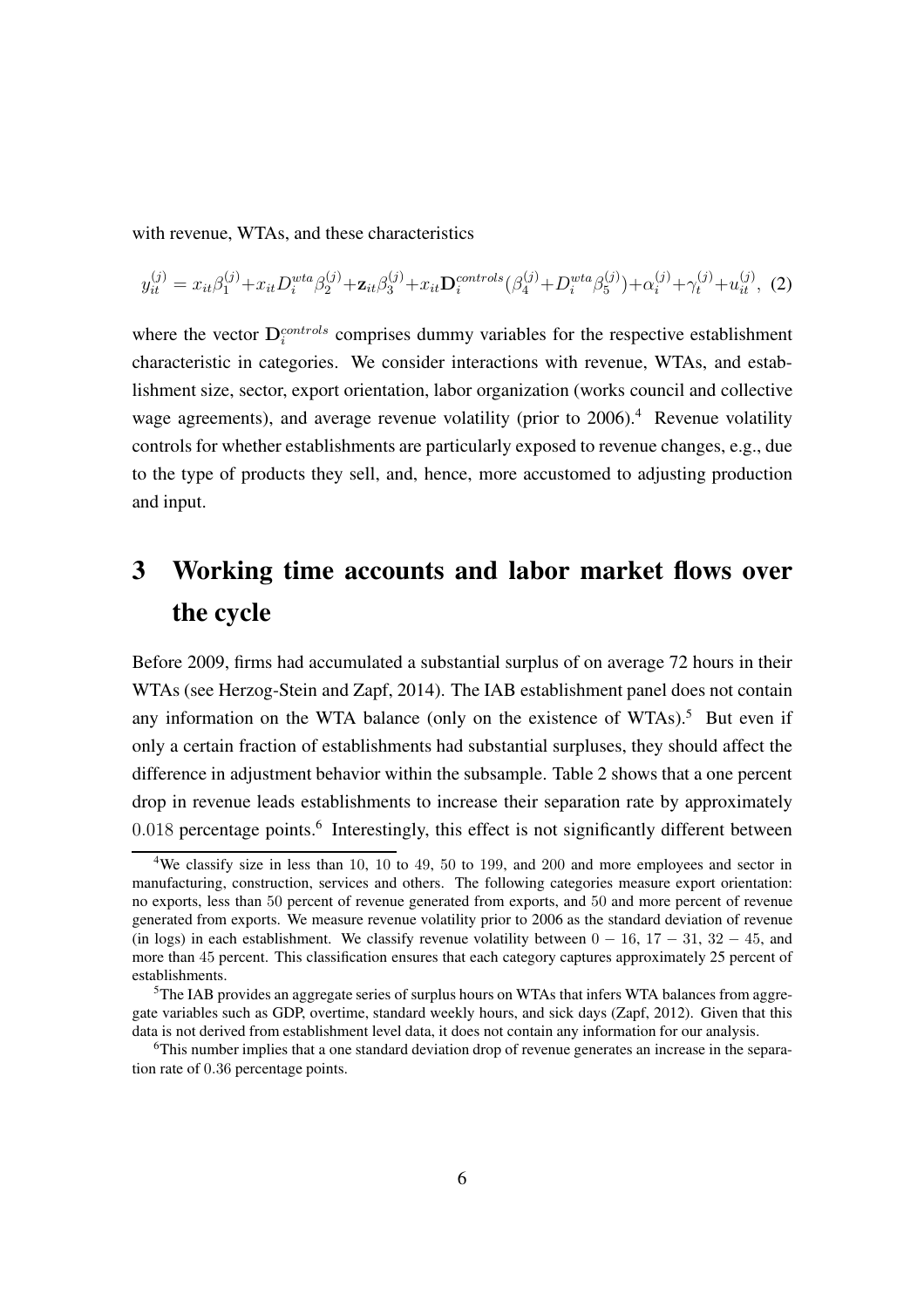establishments that use WTAs and establishments that do not.<sup>[7](#page-8-0)</sup>

Interacting revenue and WTAs with dummies for different size classes (see Eq. [2\)](#page-7-3) reveals that small, medium and large establishments react differently to changes in revenue with respect to their separation behavior. However, even though the point estimates suggest that small establishments with WTAs fire less in recessions than small establishments without WTAs, the differences are not statistically significant. The only exception is the case of very large establishments. However, the estimate for very large establishments without WTAs is very imprecise due to only 124 observations. The difference between establishments with and without WTAs is therefore hard to interpret. Similar to the results by size, the responses of separation rates to changes in revenue differ across sectors. But again, the responses do not significantly differ between establishments that use WTAs and establishments that do not, except for a borderline significant positive effect in the construction sector.

Next, we analyze the response of the hiring rate with respect to revenue changes. We obtain no statistically significant results, neither for WTA, nor for non-WTA establishments. This finding implies that establishments adjust mainly via separations to revenue shocks (see appendix, Table [6](#page-18-0) for details).

## 4 Working time accounts and short-time work over the cycle

In addition to WTAs, short-time work constitutes a policy measure that enhances the flexibility of hours in Germany. STW subsidizes wage payments when firms reduce hours worked of their employees if firms show credibly that they face a short-fall in demand. An open question is whether and how the use of WTAs is related to the use of STW in the same firm. The fact that we find no difference in separations between establishments with

<span id="page-8-0"></span><sup>&</sup>lt;sup>7</sup>While [Boeri and Brücker \(2011](#page-13-5)) find a small, but positive effect of WTAs on employment with instrumental variables, [Bellmann et al. \(2012](#page-13-7)) find negative effects of WTAs on labor market flows. However, they argue that their estimates may be imprecise. [Bellmann and Gerner \(2011\)](#page-13-6) concentrate on employment effects in the Great Recession only. We show that no systematic difference exists between firms that continuously apply WTAs and those that do not. The same holds if we differentiate by wage type, existence of works' council, export status, and revenue volatility. [Herzog-Stein and Zapf \(2014\)](#page-13-8) argue based on a survey of works councils that firms did not apply WTAs systematically different in the Great Recession compared to normal times.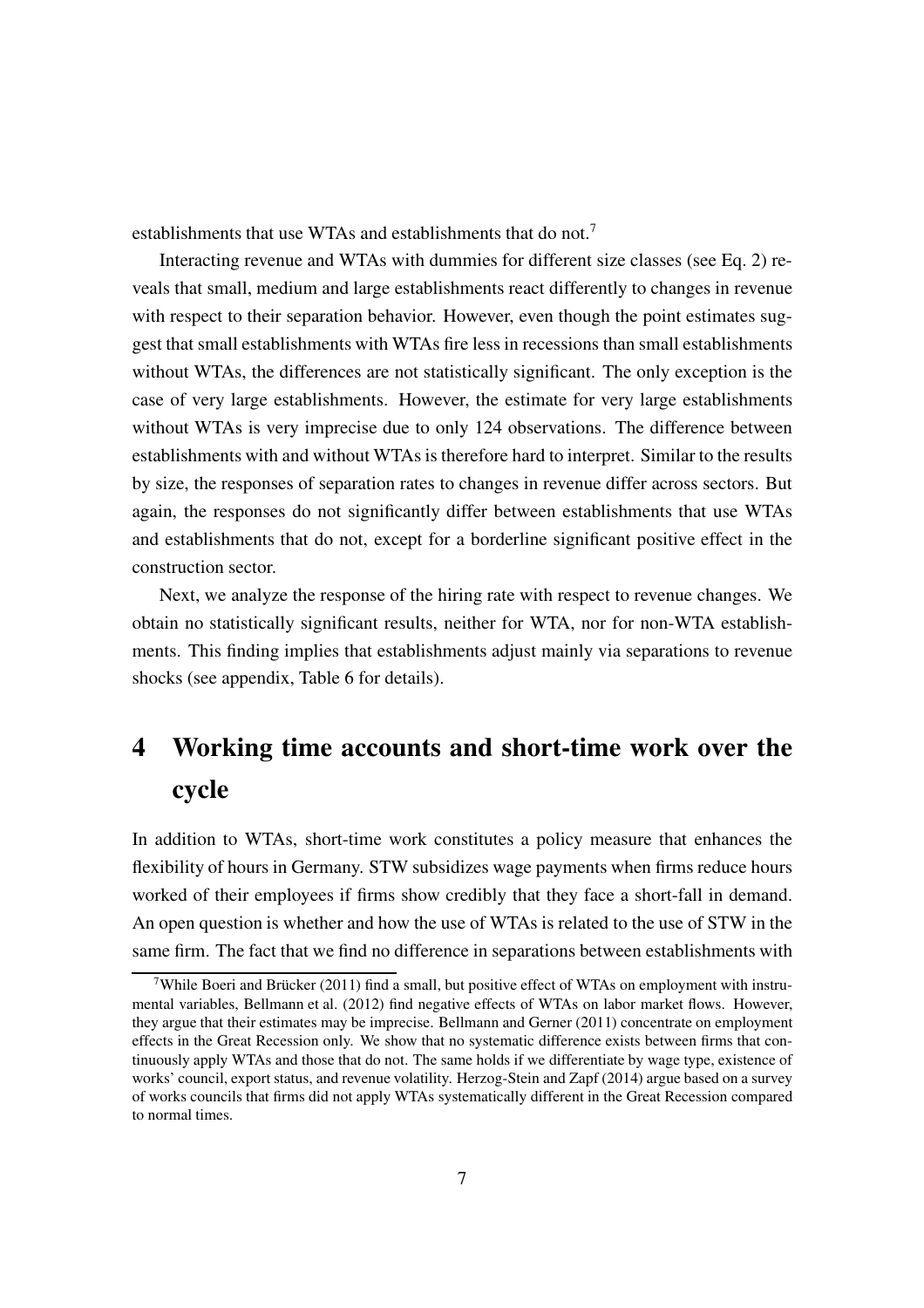<span id="page-9-0"></span>

|                 |                                                         | WTA establishments                                |                                            | non-WTA establishments                       |                                              | difference                                          |                                              |
|-----------------|---------------------------------------------------------|---------------------------------------------------|--------------------------------------------|----------------------------------------------|----------------------------------------------|-----------------------------------------------------|----------------------------------------------|
| baseline        |                                                         | $-1.86***$                                        | [0.67]                                     | $-1.83**$                                    | [0.87]                                       | $-0.03$                                             | [1.08]                                       |
| by size         | $<10\,$<br>$[10 - 50)$<br>$[50 - 200]$<br>$>200$        | $-1.11$<br>$-2.37***$<br>$-1.85***$<br>$-1.78***$ | $[1.48]$<br>[0.83]<br>[0.73]<br>[0.63]     | $-1.80*$<br>$-3.03***$<br>$-1.27$<br>0.89    | [0.99]<br>[0.91]<br>[0.99]<br>[0.96]         | 0.69<br>0.67<br>$-0.58$<br>$-2.67**$<br>$p = 0.01$  | [1.77]<br>$[1.23]$<br>$[1.22]$<br>[1.13]     |
| by sector       | manufacturing<br>services<br>construction<br>others     | $-1.71***$<br>$-1.86**$<br>$-1.06$<br>$-1.82$     | [0.65]<br>[0.83]<br>[0.83]<br>[0.90]       | $-2.79**$<br>$-0.68$<br>$-4.40**$<br>$-0.66$ | $[1.24]$<br>[0.88]<br>[1.75]<br>$[1.05]$     | 1.07<br>$-1.18$<br>$3.34*$<br>$-1.16$<br>$p = 0.09$ | $[1.39]$<br>$[1.20]$<br>$[1.94]$<br>$[1.38]$ |
| by wages        | individual wages<br>collective wages                    | $-1.82***$<br>$-1.88***$                          | [0.69]<br>[0.67]                           | $-1.93**$<br>$-1.33$                         | [0.90]<br>[0.83]                             | 0.12<br>$-0.56$<br>$p = 0.53$                       | [1.13]<br>[1.06]                             |
| by council      | no works council<br>council exists                      | $-2.05***$<br>$-1.64**$                           | [0.81]<br>[0.66]                           | $-1.84**$<br>$-1.74*$                        | [0.89]<br>[0.79]                             | $-0.21$<br>0.10<br>$p = 0.89$                       | [1.17]<br>$[1.01]$                           |
| by exports      | no exports<br>1-49.9% of revenue<br>50-100% of revenue  | $-1.88***$<br>$-1.70**$<br>$-2.06***$             | [0.70]<br>[0.68]<br>[0.72]                 | $-1.80**$<br>$-2.25***$<br>$-1.52$           | [0.89]<br>[0.86]<br>[0.92]                   | $-0.08$<br>$0.55\,$<br>$-0.54$<br>$p = 0.28$        | [1.13]<br>$[1.09]$<br>[1.15]                 |
| by revenue std. | $0 - 0.16$<br>$0.17 - 0.31$<br>$0.32 - 0.45$<br>$0.45+$ | $-1.00$<br>$-2.82**$<br>$-1.55$<br>$-1.35$        | $[1.49]$<br>$[1.42]$<br>$[1.46]$<br>[1.59] | 0.95<br>$-0.02$<br>$-3.19*$<br>$-3.37*$      | $[1.30]$<br>$[2.10]$<br>$[1.65]$<br>$[1.91]$ | $-1.95$<br>$-2.80$<br>1.64<br>2.03<br>$p = 0.48$    | $[1.96]$<br>$[2.52]$<br>$[2.20]$<br>[2.49]   |

Table 2: Separation reaction with respect to revenue changes. Robust standard errors in parenthesis are clustered at the establishment level. Establishment size is measured by the number of employees. p-values refer to an F-test of the overall significance of all WTA interaction terms. Detailed estimation output can be found in the appendix in Table [5.](#page-17-0)

and without WTAs could suggest that this outcome is driven by a different usage of STW over the cycle. Put differently, WTAs and STW could be substitutes with respect to the hours adjustment (as suggested by [Boeri and Brücker](#page-13-5), [2011](#page-13-5) or [Burda and Hunt](#page-13-0), [2011](#page-13-0)). The descriptives in Table [1](#page-5-0) demonstrate that establishments with WTAs use STW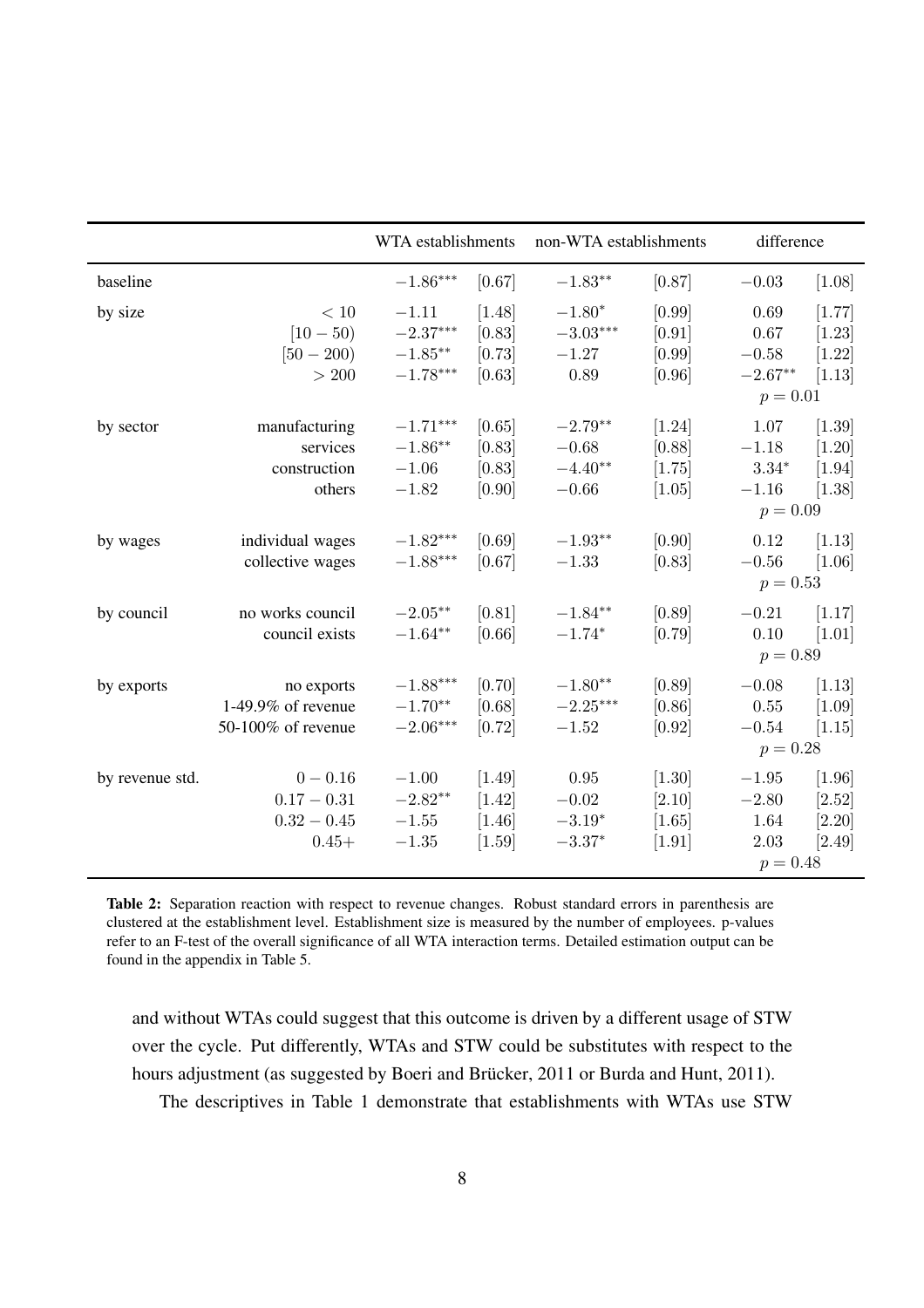more and, hence, that these two labor market institutions are clearly no substitutes on average. Here, we ask whether establishments with and without WTAs use STW in a different way over the cycle.

Table [3](#page-11-0) shows the STW usage of different types of establishments in response to a one percent change in revenue. Establishments with WTAs set a higher fraction of their workers on STW compared to establishments without WTAs. As a result, also over the business cycle, establishments that use the formal hours adjustment WTA use STW policy more.

When we disaggregate the results with respect to size, sector, and further establishment characteristics, the point estimates for the STW semi-elasticities are the largest for large, exporting establishments with a works council and for the manufacturing sector. This finding is in line with the conventional view that STW is predominantly used by large manufacturing firms. For most subgroups, the difference of semi-elasticities is statistically significant (at the 1 percent level in many cases). Thus, we do not find any evidence (in any subgroup) that WTAs and STW act as substitutes. This is still the case if we divide the estimated semi-elasticities by the average STW usage in establishments with and without WTAs, i.e., if we calculate elasticities instead of semi-elasticities.<sup>[8](#page-10-0)</sup>

#### 5 Conclusions

This paper reveals several surprising facts on the relationship between WTAs and firms' labor adjustment behavior. First, firms' hiring and separation behavior over the business cycle is not affected by whether they operate WTAs or not. This finding sounds a cautionary note on the widely held view that the use of WTAs was a key driver of the German labor market miracle. The missing job losses in Germany are potentially explained by other exceptional factors such as the preceding wage moderation or the nature of the aggregate shock. Note that our findings do not rule out the argument of [Burda and Hunt](#page-13-0) [\(2011\)](#page-13-0) that underhiring and therefore overtime hours in the preceding boom had an important impact on the German labor market miracle. However, our analysis provides no

<span id="page-10-0"></span><sup>&</sup>lt;sup>8</sup>In our view, semi-elasticities are more appropriate and easier to interpret. When STW increases from 0.5 to 1.5 percent of the workforce, we obtain the same semi-elasticity as for an increase from 2 to 3 percent of the workforce. By contrast, the elasticity would increase three times as much in the former case. Detailed results on elasticities are available upon request.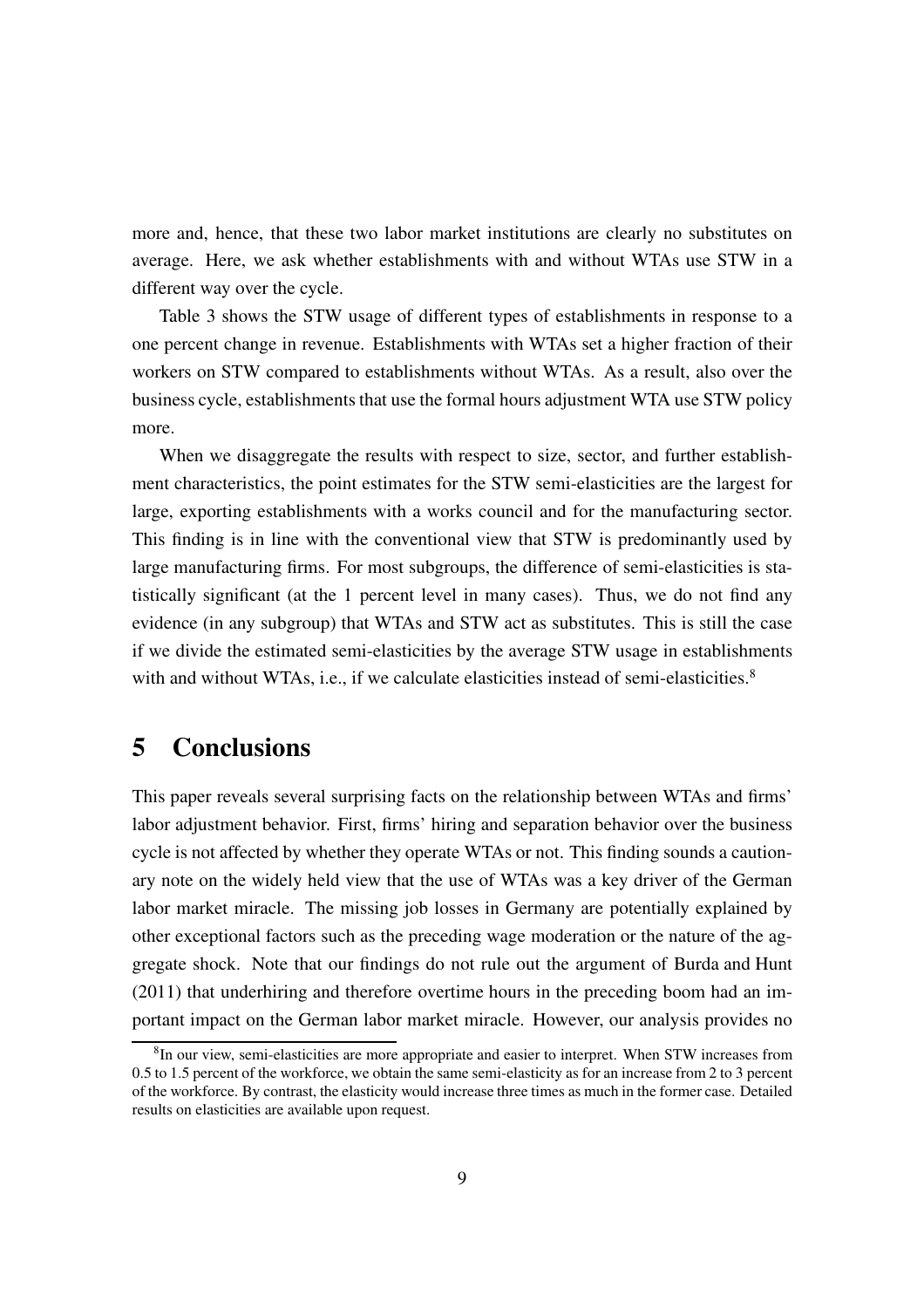<span id="page-11-0"></span>

|                 |                    | WTA establishments      |          | non-WTA establishments |          | difference              |                     |
|-----------------|--------------------|-------------------------|----------|------------------------|----------|-------------------------|---------------------|
| baseline        |                    | $-11.90***$             | [1.73]   | $-2.07***$             | [0.71]   | $-9.84***$              | [1.88]              |
| by size         | $<10\,$            | $-8.61**$               | [3.77]   | $-1.14$                | [0.71]   | $-7.47*$                | [3.84]              |
|                 | $[10 - 50]$        | $-11.72***$             | $[1.94]$ | $-5.61***$             | $[1.47]$ | $-5.94**$               | $[2.43]$            |
|                 | $[50 - 200]$       | $-13.48^{\ast\ast\ast}$ | [1.95]   | $-4.51^{\ast}$         | $[2.36]$ | $-8.97^{\ast\ast\ast}$  | [3.05]              |
|                 | $>200$             | $-12.51***$             | $[2.21]$ | $-6.29***$             | [2.18]   | $-6.22**$               | $[3.07]$            |
|                 |                    |                         |          |                        |          | $p = 0.02$              |                     |
| by sector       | manufacturing      | $-12.87***$             | $[2.02]$ | $-4.71***$             | $[1.20]$ | $-8.15***$              | [2.35]              |
|                 | services           | $-10.08***$             | [1.60]   | $-1.11$                | [0.70]   | $-8.97***$              | [1.75]              |
|                 | construction       | $-10.52^{\ast\ast\ast}$ | $[1.92]$ | $-3.16***$             | $[1.13]$ | $-7.36***$              | $[2.23]$            |
|                 | others             | $-9.76***$              | $[1.67]$ | $-3.31**$              | $[1.34]$ | $-6.45***$              | [2.13]              |
|                 |                    |                         |          |                        |          | $p = 0.00$              |                     |
| by wages        | individual wages   | $-12.41***$             | [1.77]   | $-1.78**$              | [0.70]   | $-10.63^{\ast\ast\ast}$ | [1.85]              |
|                 | collective wages   | $-11.49***$             | [1.80]   | $-3.38***$             | [0.80]   | $-8.12***$              | $[1.99]$            |
|                 |                    |                         |          |                        |          | $p = 0.00$              |                     |
| by council      | no works council   | $-10.62***$             | $[1.66]$ | $-1.81**$              | [0.70]   | $-8.82***$              | $[1.81]$            |
|                 | council exists     | $-13.26***$             | $[2.22]$ | $-4.78***$             | [1.44]   | $-8.48***$              | $[2.44]$            |
|                 |                    |                         |          |                        |          | $p = 0.00$              |                     |
| by exports      | no exports         | $-11.68***$             | $[1.71]$ | $-2.08***$             | [0.69]   | $-9.60***$              | [1.85]              |
|                 | 1-49.9% of revenue | $-11.00***$             | $[1.87]$ | $-1.90**$              | [0.95]   | $-9.10***$              | [2.10]              |
|                 | 50-100% of revenue | $-14.43***$             | $[2.08]$ | $-3.04**$              | $[1.53]$ | $-11.39^{\ast\ast\ast}$ | $[2.59]$            |
|                 |                    |                         |          |                        |          | $p = 0.00$              |                     |
| by revenue std. | $0 - 0.16$         | $-11.19***$             | $[3.19]$ | $-5.08*$               | $[2.69]$ | $-6.11$                 | [4.17]              |
|                 | $0.17 - 0.31$      | $-19.89***$             | [3.96]   | $-0.62$                | $[1.46]$ | $-19.28^{\ast\ast\ast}$ | $[4.22]$            |
|                 | $0.32 - 0.45$      | $-15.97***$             | $[3.76]$ | $-3.59**$              | [1.75]   | $-12.37***$             | [4.17]              |
|                 | $0.45+$            | $-7.48**$               | [3.68]   | $-1.39$                | $[1.32]$ | $-6.08$                 | $\left[3.92\right]$ |
|                 |                    |                         |          |                        |          | $p = 0.00$              |                     |

Table 3: Short-time work reaction with respect to revenue changes. Robust standard errors in parenthesis are clustered at the establishment level. Establishment size is measured by the number of employees. p-values refer to an F-test of the overall significance of all WTA interaction terms. Detailed estimation output can be found in the appendix in Table [7.](#page-19-0)

signs that WTAs were a necessary condition for the intertemporal transfer of working hours in the recession.

Second, firms with WTAs do not only use more STW on average. They also use STW in a more cyclical manner. This finding calls into question the hypothesis that WTAs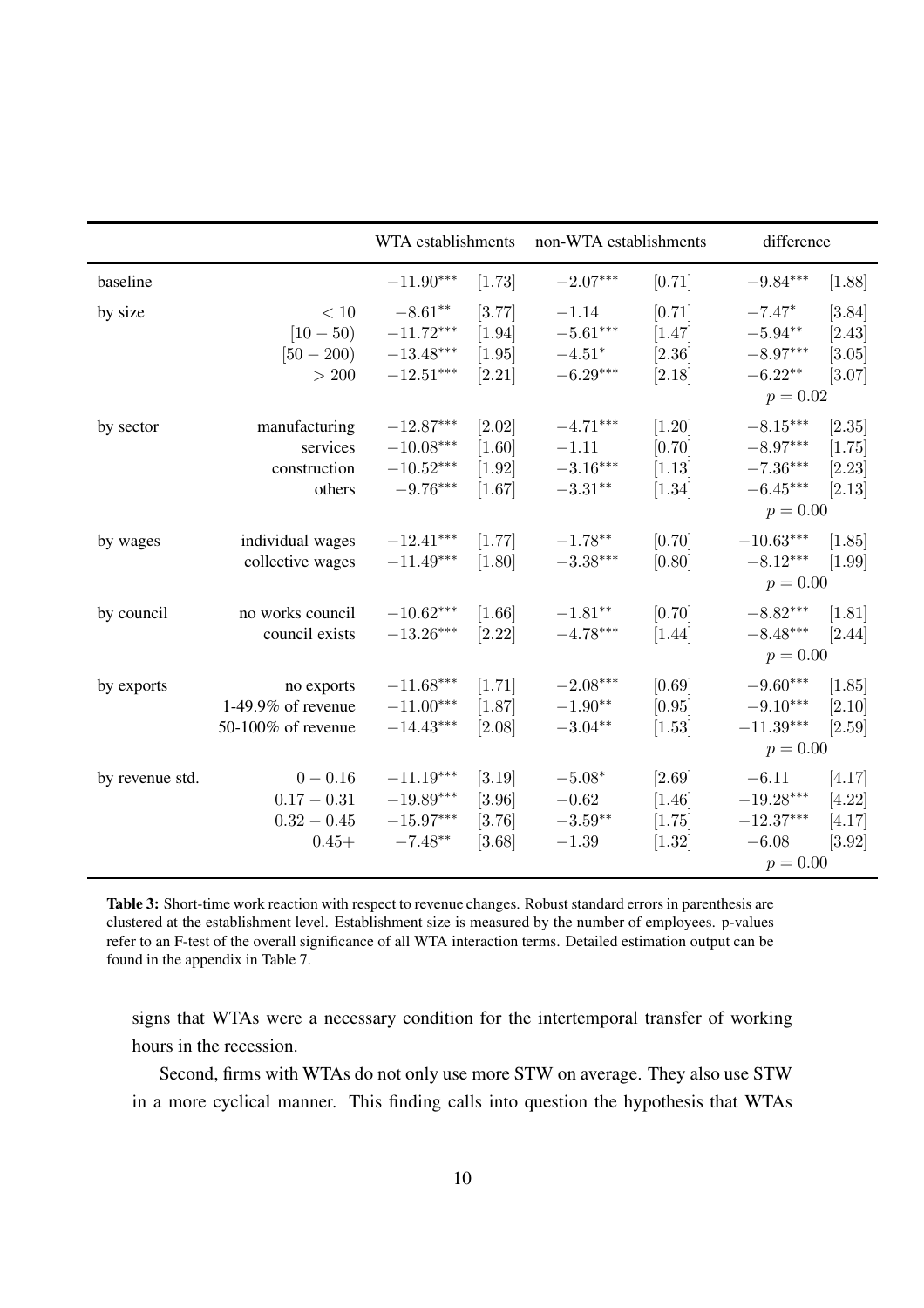substituted for STW with respect to the adjustment along the intensive margin. Establishments without WTAs may have utilized other informal ways of transferring working hours over time.<sup>[9](#page-12-0)</sup> These informal mechanisms may be facilitated because these establishments are substantially smaller and act in different industrial relations regimes. In the end, even though we control for (un)observed heterogeneity carefully, there may be underlying differences between firms with and without WTAs that affect the estimated semi-elasticties directly. An example are different production technologies that determine how capital and labor are utilized and substituted. Therefore, some firms may react differently to upand downturns in demand, e.g., due to the type of products they sell, and, hence, show a different attitude towards input adjustments. It is certainly an interesting topic for future research how production functions and measures such as WTAs or STW interact in the labor adjustment of firms to economic shocks.

<span id="page-12-0"></span><sup>&</sup>lt;sup>9</sup>As we have no information on the actual number of working hours in the IAB establishment panel, this hypothesis is not directly testable.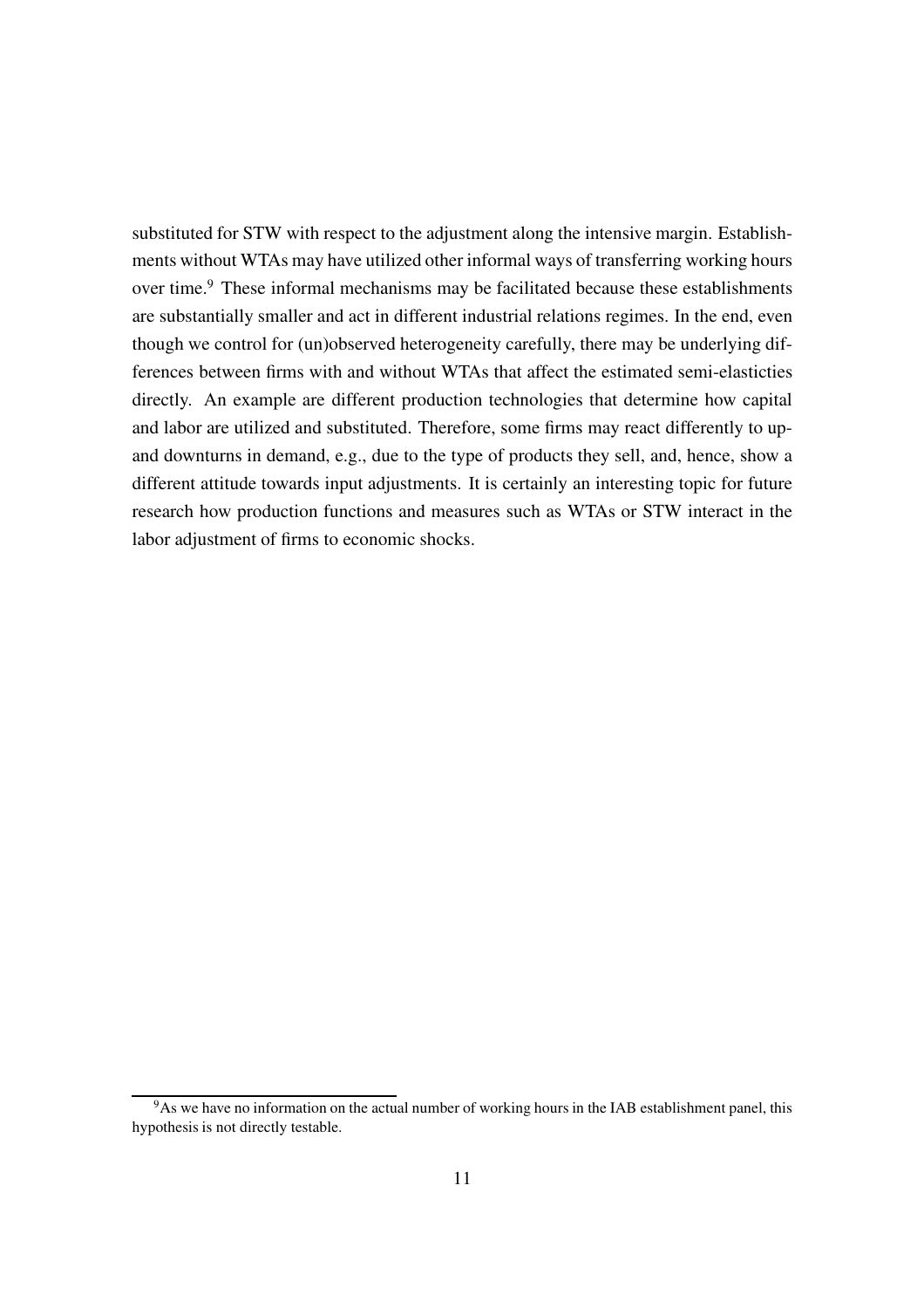#### References

- <span id="page-13-4"></span>BALLEER, A., B. GEHRKE, W. LECHTHALER, AND C. MERKL (2014): "Does Short-Time Work Save Jobs? A Business Cycle Analysis," *CESifo Working Paper Series*, 4640.
- <span id="page-13-6"></span>BELLMANN, L. AND H. GERNER (2011): "Reversed Roles? Wage and Employment Effects of the Current Crisis," in *Who Loses in the Downturn? Economic Crisis, Employment and Income Distribution*, ed. by H. Immervoll, A. Peichl, and K. Tatsiramos, Research in Labor Economics, vol. 32, 181–206.
- <span id="page-13-7"></span>BELLMANN, L., H. GERNER, AND R. UPWARD (2012): "The Response of German Establishments to the 2008–2009 Economic Crisis," *OECD Social, Employment and Migration Working Papers*, 137.
- <span id="page-13-5"></span>BOERI, T. AND H. BRÜCKER (2011): "Short-Time Work Benefits Revisited: Some Lessons from the Great Recession," *Economic Policy*, 26, 697–765.
- <span id="page-13-2"></span>BOYSEN-HOGREFE, J. AND D. GROLL (2010): "The German Labour Market Miracle," *National Institute Economic Review*, 214, R38.
- <span id="page-13-0"></span>BURDA, M. AND J. HUNT (2011): "What Explains the German Labor Market Miracle in the Great Recession?" *Brookings Papers on Economic Activity*, Spring 2011, 273–319.
- <span id="page-13-3"></span>CAHUC, P. AND S. CARCILLO (2011): "Is Short-Time Work a Good Method to Keep Unemployment Down?" *Nordic Economic Policy Review*, 1.
- <span id="page-13-8"></span>HERZOG-STEIN, A. AND I. ZAPF (2014): "Navigating the Great Recession: The Impact of Working-Time Accounts in Germany," *Industrial and Labor Relations Review*, 67, 891–925.
- <span id="page-13-1"></span>MÖLLER, J. (2010): "The German Labor Market Response in the World Recession – De-mystifying a Miracle," *Journal for Labour Market Research*, 42, 325–336.
- <span id="page-13-9"></span>ZAPF, I. (2012): "Flexibilität am Arbeitsmarkt durch Überstunden und Arbeitszeitkonten - Messkonzepte, Datenquellen und Ergebnisse im Kontext der IAB-Arbeitszeitrechnung," *IAB-Forschungsbericht*, 3/2012.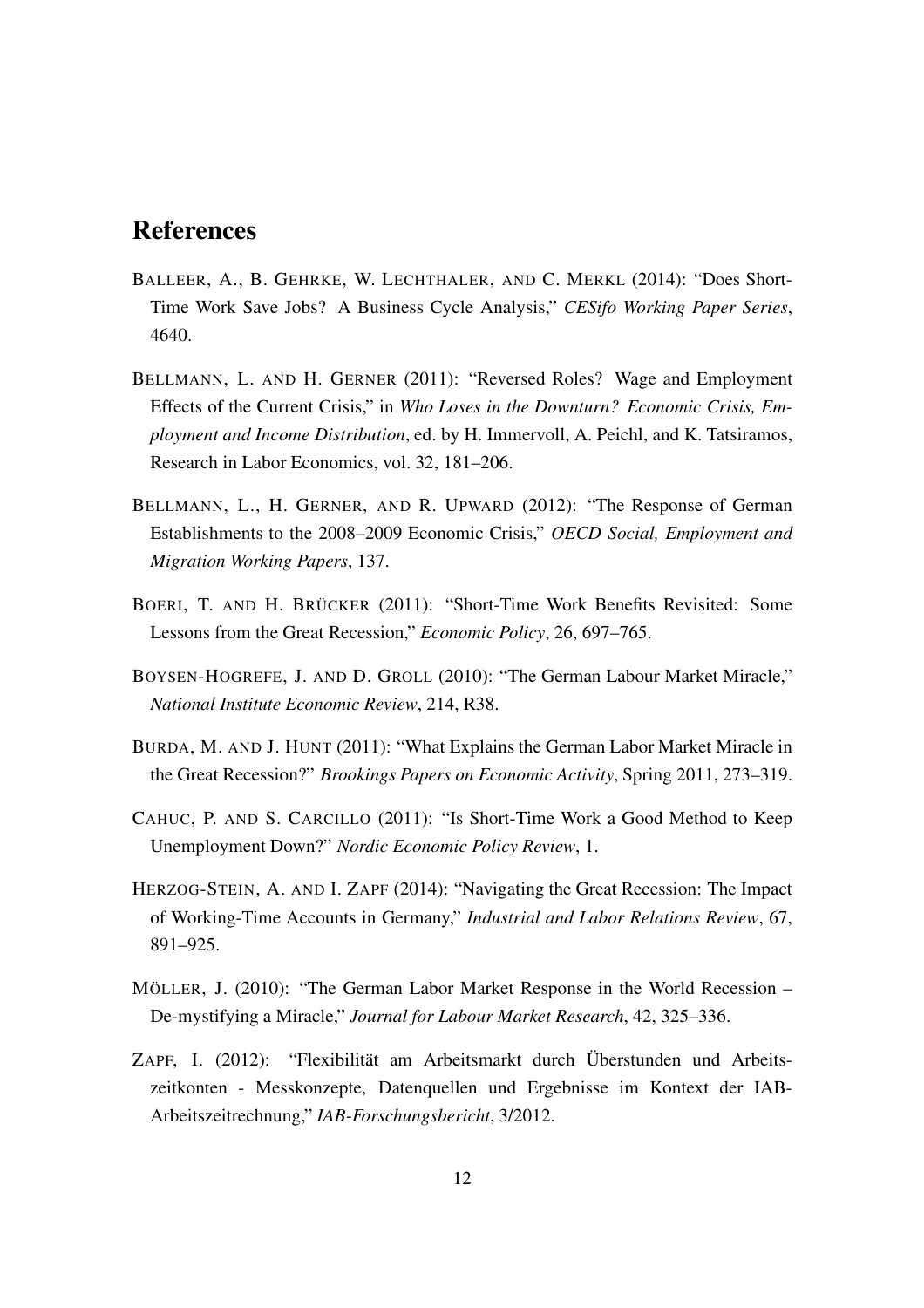## A Description of the institutions working time account and short-time work

*Working time accounts ("Arbeitszeitkonten")*: Working time accounts are firm-level agreements that allow employers to use overtime without an additional compensation for the employee under the condition that working time is reduced by equal hours within an agreed window of time (typically approximately one year). Equally, working hours may fall below contract hours without wage cuts, if they are made up in due time. A worker with surplus hours cannot be laid off or be sent on short-time work without previously compensating the worker at overtime rates.

Working time accounts have become increasingly popular in Germany (also due to more flexible legislation). In the late 1990's, 18 percent of firms had a working time account, in 2011, 34 percent of all employers had a working time account program. Given that mostly large firms operate working time accounts, approximately 54 percent of all employees had access to working time accounts. See, e.g., [Herzog-Stein and Zapf](#page-13-8) [\(2014\)](#page-13-8) for a more detailed description of working time accounts.

*Short-time work ("Kurzarbeit")*: In contrast to working time accounts that are agreed on at the firm level, short-time work is administered by the employment agency. A firm in financial difficulties may apply for short-time work. If admitted, the firm reduces working hours and wages, accordingly. Workers are compensated for between 60 and 67 percent of the net wage loss by the employment agency. See, e.g., [Burda and Hunt](#page-13-0) [\(2011\)](#page-13-0) for a more detailed discussion. Interestingly, short-time work has an automatic and a discretionary policy component. The latter implies that the government expands short-time work in recessions by facilitating the rules. [Balleer et al. \(2014](#page-13-4)) disentangle the effects of these two components.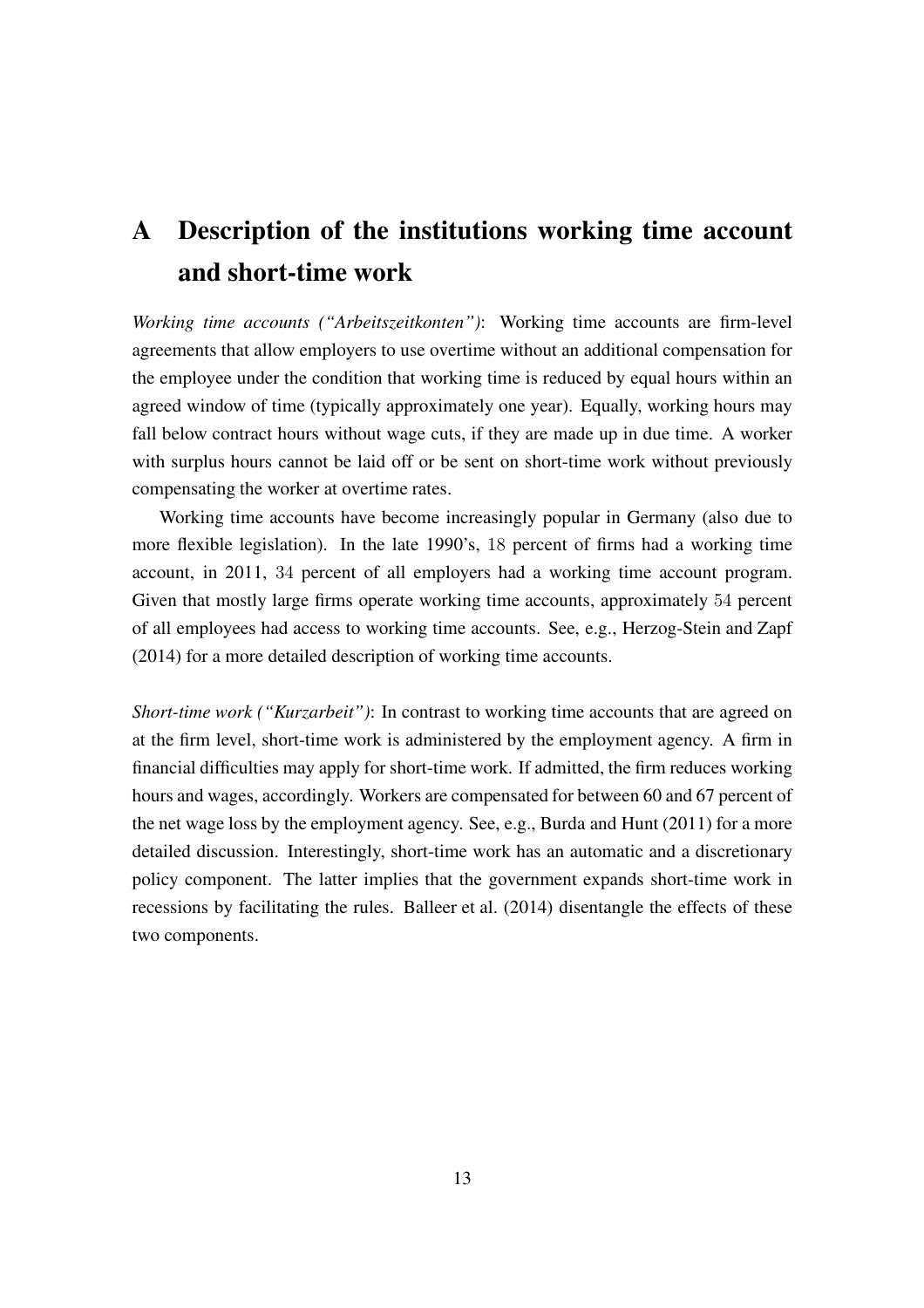## B Data description, variable definition, and detailed estimation results

The Institute for Employment Research (IAB) establishment panel is a representative German establishment level panel data set that contains establishment level data from approximately 16,000 personal interviews with high ranked managers each year. Data access was provided via on-site use at the Research Data Centre (FDZ) of the German Federal Employment Agency (BA) at the Institute for Employment Research (IAB) and subsequently through remote data access. Table [4](#page-16-0) summarizes the variable definition of the variables used in this paper. Establishments report the number of short-time workers, new hirings and separations in the first half of each year in the sample. Table [4](#page-16-0) also contains all control variables used in the estimations.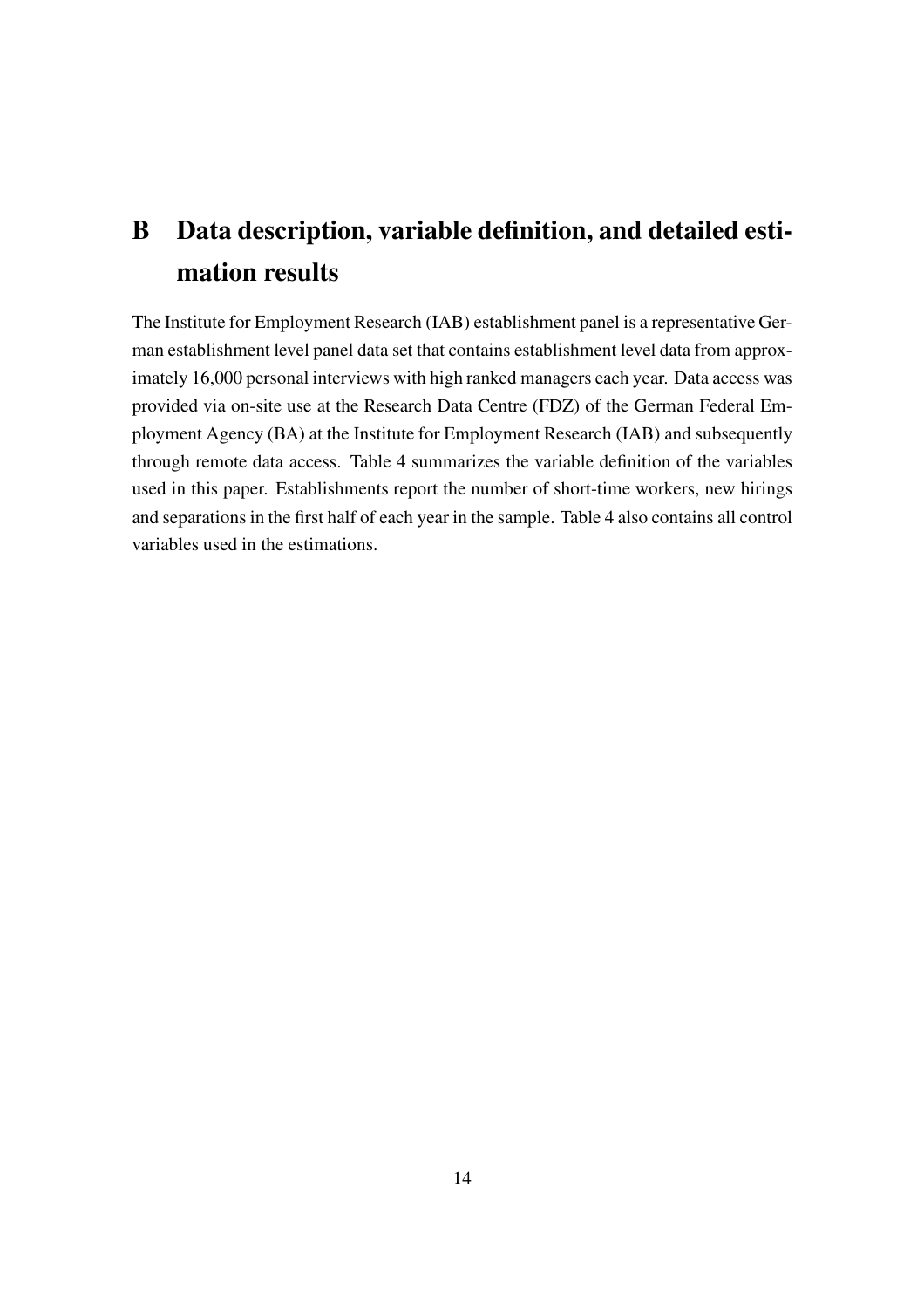<span id="page-16-0"></span>

| Variable            | Definition                                                                                                                                                                                                              |
|---------------------|-------------------------------------------------------------------------------------------------------------------------------------------------------------------------------------------------------------------------|
| revenue             | Revenue expectations for year $t$ as reported by establishment end of June<br>in year $t$ (in logs)                                                                                                                     |
| employees           | Number of employees as reported by the establishment end of June of<br>year $t-1$ (also as dummy with 4 categories as defined in text)                                                                                  |
| <b>WTA</b>          | Establishment operates working time accounts in all years in the sample<br>(dummy yes (1)/no)                                                                                                                           |
| STW over employment | Number of short-time workers in establishment in the first half of year $t$<br>divided by the number of employees in $t-1$ (multiplied with 100)                                                                        |
| hiring rate         | Number of hirings in the first half of year $t$ relative to average number<br>of employees between beginning of January and end of June of year $t$<br>(multiplied with 100)                                            |
| separation rate     | Number of separations in the first half of year $t$ divided by the average<br>number of employees between beginning of January and end of June of<br>year $t$ (multiplied with 100)                                     |
| works council       | Establishment has works council (dummy yes (1)/no)                                                                                                                                                                      |
| wage structure      | Establishment is bound to collective agreement, either on establishment<br>or sector level (dummy yes $(1)/no$ )                                                                                                        |
| agency workers      | Number of agency workers as reported end of June of year $t$ divided by<br>total employment in $t$ (multiplied with 100)                                                                                                |
| export share        | Share of exports relative to total revenues in year $t-1$                                                                                                                                                               |
| share of skilled    | Number of skilled and high-skilled workers as reported end of June of<br>year $t$ divided by total employment in $t$ (multiplied with 100)                                                                              |
| temporary workers   | Number of workers with a temporary contract as reported end of June<br>of year $t$ divided by total employment (multiplied with $100$ )                                                                                 |
| sector              | 4 dummy variables for different sectors as defined in IAB panel (man-<br>ufacturing, construction, services, and others; others comprises agricul-<br>ture, mining, food, non-profit organizations, and administration) |
| revenue std.        | 4 dummy variables indicating class of inter-establishment revenue<br>volatility (measured prior to 2006): $0 - 16$ percent, $17 - 31$ percent,<br>$32 - 45$ percent, more than 45 percent                               |

Table 4: Variable definition.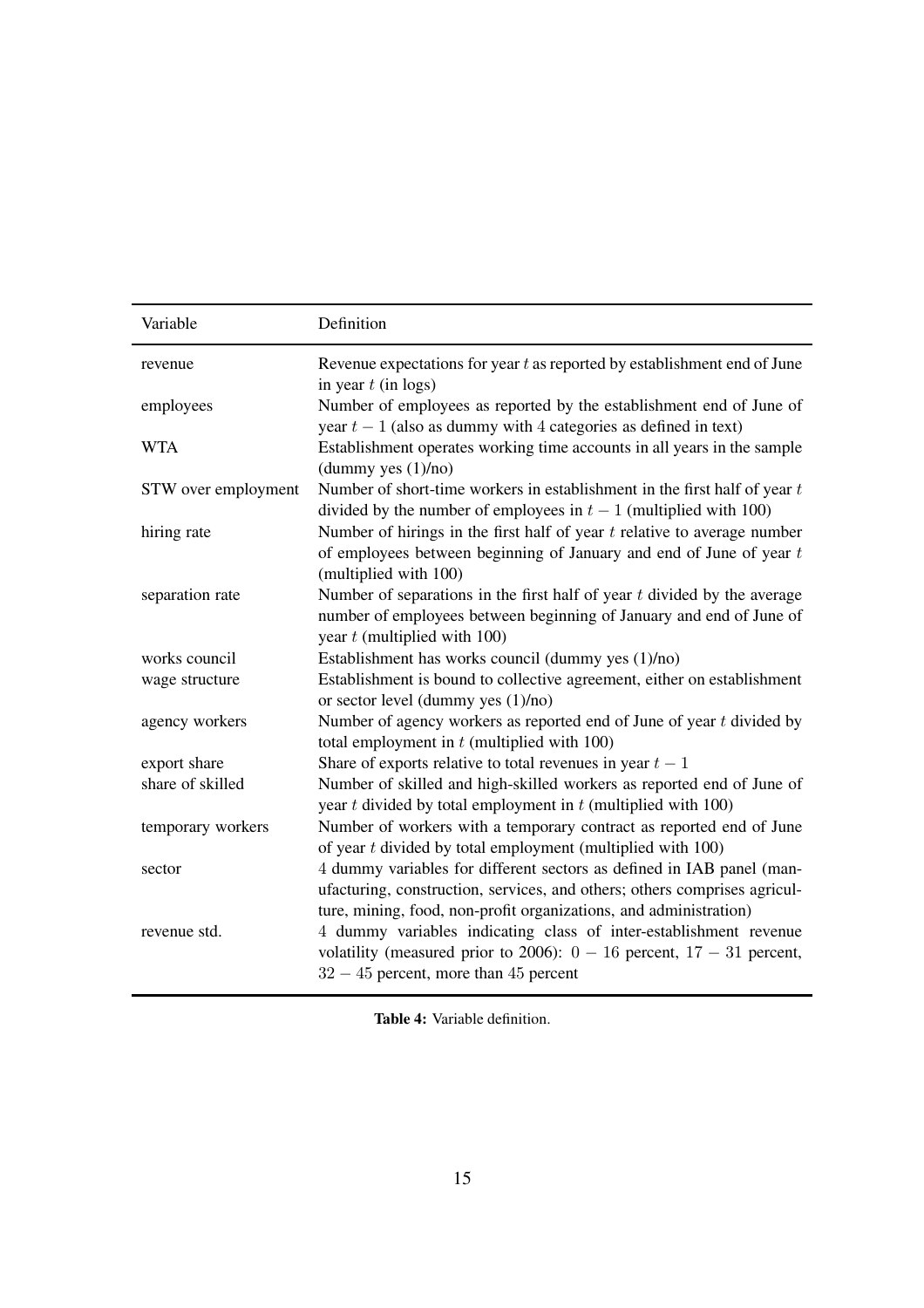<span id="page-17-0"></span>

|                                       | Interaction with WTA only and size |                       |                            | Interaction with sector                        |                       |
|---------------------------------------|------------------------------------|-----------------------|----------------------------|------------------------------------------------|-----------------------|
|                                       | (1)                                | (2)                   | (3)                        |                                                | (4)                   |
| log revenue                           | $-1.819**$<br>[0.83]               | $-1.828**$<br>[0.87]  | $-1.802*$<br>[0.99]        | log revenue                                    | $-0.678$<br>[0.88]    |
| revenue $\times$ WTA                  | $-0.144$<br>[1.05]                 | $-0.027$<br>[1.08]    | 0.688<br>[1.77]            | revenue $\times$ WTA                           | $-1.183$<br>$[1.20]$  |
| revenue $\times D_2^{emp}$            |                                    |                       | $-1.235$<br>[0.90]         | revenue $\times D_2^{sector}$                  | $-2.110***$<br>[1.22] |
| revenue $\times D_3^{emp}$            |                                    |                       | 0.528<br>$[1.20]$          | revenue $\times D_3^{sector}$                  | $-3.721***$<br>[1.51] |
| revenue $\times D_4^{emp}$            |                                    |                       | $2.689**$<br>$[1.23]$      | revenue $\times D_4^{sector}$                  | 0.020<br>[0.85]       |
| revenue $\times D_2^{emp} \times WTA$ |                                    |                       | $-0.020$<br>[1.65]         | revenue $\times D_2^{sector}\times$ WTA        | $2.258*$<br>$[1.31]$  |
| revenue $\times D_3^{emp} \times WTA$ |                                    |                       | $-1.264$<br>[1.87]         | revenue $\times D_3^{sector}\times WTA$        | $4.522***$<br>[1.68]  |
| revenue $\times D_4^{emp} \times WTA$ |                                    |                       | $-3.360*$<br>[1.88]        | revenue $\times D_4^{sector}\times \text{WTA}$ | 0.0225<br>[0.98]      |
| employees                             | $0.005***$<br>[0.002]              | $0.005***$<br>[0.002] | $0.005^{***}\,$<br>[0.002] | employees                                      | $0.005**$<br>[0.002]  |
| works council                         |                                    | 0.707<br>[0.78]       | 0.650<br>[0.78]            | works council                                  | 0.728<br>[0.81]       |
| collective wages                      |                                    | $-0.228$<br>[0.63]    | $-0.267$<br>[0.63]         | collective wages                               | $-0.139$<br>[0.64]    |
| agency workers                        |                                    | $-0.027***$<br>[0.01] | $-0.028***$<br>[0.01]      | agency workers                                 | $-0.028***$<br>[0.01] |
| temporary workers                     |                                    | $-0.006$<br>[0.02]    | $-0.005$<br>[0.02]         | temporary workers                              | $-0.005$<br>[0.02]    |
| high skilled                          |                                    | $-0.003$<br>[0.03]    | $-0.003$<br>[0.03]         | high skilled                                   | $-0.002$<br>[0.03]    |
| export share                          |                                    | $-0.013$<br>[0.02]    | $-0.013\,$<br>[0.02]       | export share                                   | $-0.013$<br>[0.02]    |
| women                                 |                                    | $-0.056***$<br>[0.02] | $-0.056***$<br>[0.02]      | women                                          | $-0.061***$<br>[0.02] |
| $year=2009$                           | 0.346<br>[0.23]                    | 0.364<br>$[0.24]$     | 0.342<br>[0.24]            | year=2009                                      | 0.290<br>[0.23]       |
| $year=2010$                           | 0.010<br>[0.24]                    | $-0.011$<br>$[0.24]$  | $-0.020$<br>[0.24]         | $year=2010$                                    | $-0.090$<br>[0.25]    |
| observations                          | 10,394                             | 10, 135               | 10, 135                    | observations                                   | 9,822                 |
| establishments                        | 4,228                              | 4,211                 | 4,211                      | establishments                                 | 4, 181                |
| $R^2$ (within)                        | $0.01\,$                           | $0.01\,$              | $0.01\,$                   | $R^2$ (within)                                 | 0.01                  |

Table 5: Dependent variable is the separation rate (total separations in percent of employment). Robust standard errors are clustered at the establishment level. \*\*\*/\*\*/\* denotes 1/5/10 percent significance. Employment dummies represent the following categories: 0-9, 10-49, 50-199, 200+ employees (0-9 is base category). Sectoral dummies represent manufacturing, construction, services and others (services is base category).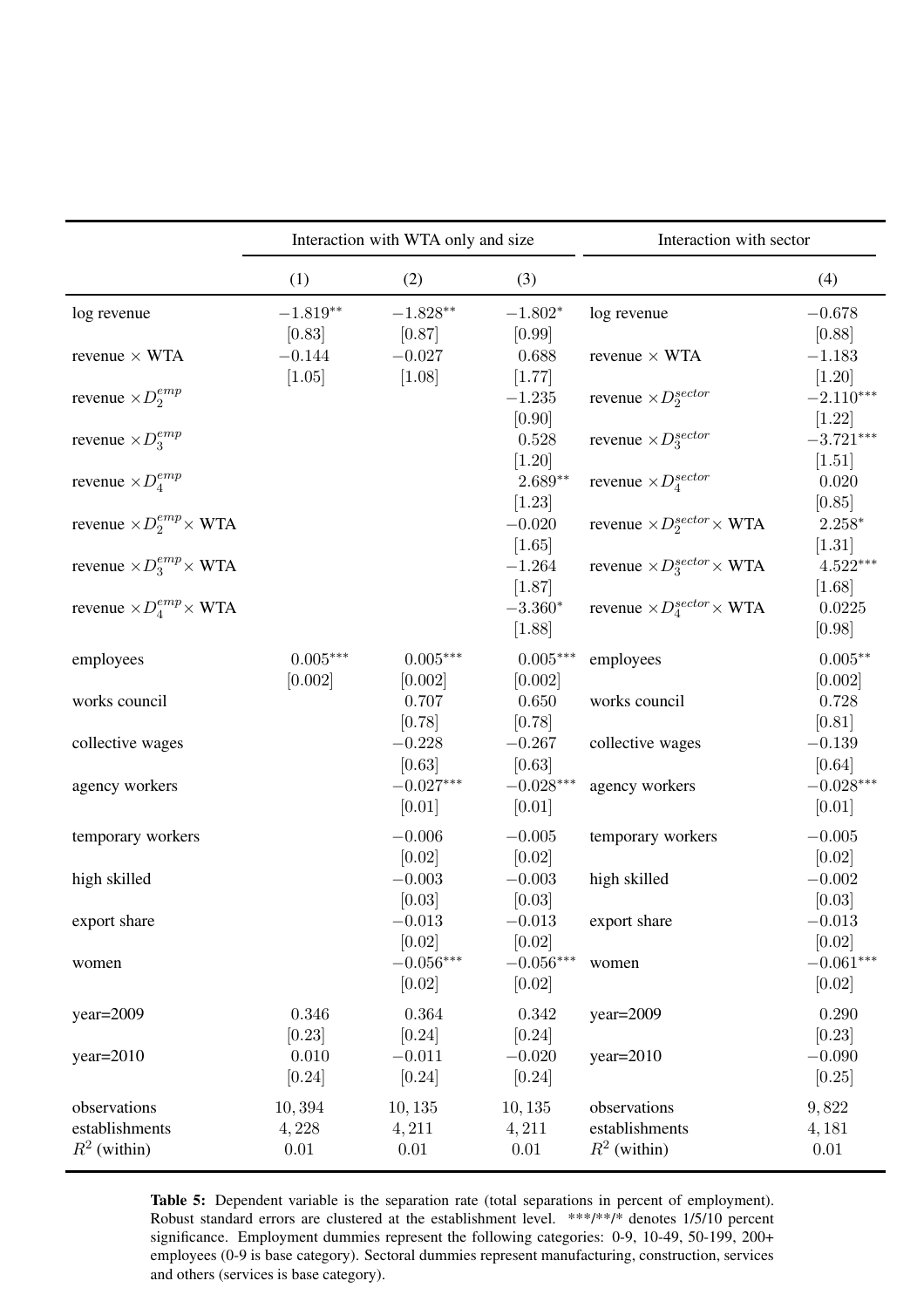<span id="page-18-0"></span>

|                                       | Interaction with WTA only and size |                       |                       | Interaction with sector                        |                           |
|---------------------------------------|------------------------------------|-----------------------|-----------------------|------------------------------------------------|---------------------------|
|                                       | (1)                                | (2)                   | (3)                   |                                                | (4)                       |
| log revenue                           | $-0.316$<br>$[0.71]$               | $-0.250$<br>[0.76]    | $-0.004$<br>[0.83]    | log revenue                                    | $0.302\,$<br>[0.84]       |
| revenue $\times$ WTA                  | 1.165<br>[1.11]                    | 0.214<br>[1.22]       | 0.201<br>[1.91]       | revenue $\times$ WTA                           | 0.192<br>$[1.59]$         |
| revenue $\times D_2^{emp}$            |                                    |                       | $-0.176$<br>[1.35]    | revenue $\times D_2^{sector}$                  | $-1.452$<br>$[1.24]$      |
| revenue $\times D_3^{emp}$            |                                    |                       | 0.112<br>[2.25]       | revenue $\times D_3^{sector}$                  | $-1.217$<br>[1.58]        |
| revenue $\times D_4^{emp}$            |                                    |                       | $-0.233$<br>$[1.89]$  | revenue $\times D_4^{sector}$                  | $-1.191$<br>$[2.00]$      |
| revenue $\times D_2^{emp} \times WTA$ |                                    |                       | 0.935<br>[2.31]       | revenue $\times D_2^{sector}\times$ WTA        | 1.134<br>[1.47]           |
| revenue $\times D_3^{emp} \times WTA$ |                                    |                       | 0.055<br>$[2.92]$     | revenue $\times D_3^{sector}\times WTA$        | 0.065                     |
| revenue $\times D_4^{emp}\times$ WTA  |                                    |                       | $-0.358$<br>[2.63]    | revenue $\times D_4^{sector}\times \text{WTA}$ | [2.06]<br>0.373<br>[2.07] |
| employees                             | $-0.006***$<br>[0.002]             | $-0.007**$<br>[0.003] | $-0.006**$<br>[0.003] | employees                                      | $-0.007**$<br>[0.003]     |
| works council                         |                                    | $-0.529$<br>[1.27]    | $-0.491$<br>[1.27]    | works council                                  | $-0.617$<br>$[1.32]$      |
| collective wages                      |                                    | $-0.876$<br>[0.69]    | $-0.869$<br>[0.69]    | collective wages                               | $-0.840$<br>[0.74]        |
| agency workers                        |                                    | 0.001<br>[0.01]       | 0.0004<br>[0.01]      | agency workers                                 | 0.001<br>[0.01]           |
| temporary workers                     |                                    | $0.368***$<br>[0.37]  | $0.368***$<br>[0.05]  | temporary workers                              | $0.373***$<br>[0.06]      |
| high skilled                          |                                    | 0.009<br>[0.02]       | 0.008<br>[0.02]       | high skilled                                   | 0.009<br>[0.02]           |
| export share                          |                                    | $0.032*$<br>[0.02]    | $0.032*$<br>[0.02]    | export share                                   | $0.033*$<br>[0.02]        |
| women                                 |                                    | 0.013<br>[0.02]       | 0.013<br>[0.02]       | women                                          | 0.015<br>[0.02]           |
| $year=2009$                           | $-1.785***$<br>[0.28]              | $-1.656***$<br>[0.28] | $-1.649***$<br>[0.28] | $year=2009$                                    | $-1.725***$<br>[0.30]     |
| $year=2010$                           | $-1.299$<br>[0.30]                 | $-1.186***$<br>[0.30] | $-1.179***$<br>[0.30] | $year=2010$                                    | $-1.265***$<br>$[0.32]$   |
| observations<br>establishments        | 10,394<br>4,228                    | 10, 135<br>4,211      | 10, 135<br>4,211      | observations<br>establishments                 | 9,822<br>4, 181           |
| $R^2$ (within)                        | 0.01                               | $0.06\,$              | $0.06\,$              | $R^2$ (within)                                 | $0.06\,$                  |

Table 6: Dependent variable is the hiring rate (total hirings in percent of employment). Robust standard errors are clustered at the establishment level. \*\*\*/\*\*/\* denotes 1/5/10 percent significance. Employment dummies represent the following categories: 0-9, 10-49, 50-199, 200+ employees (0- 9 is base category). Sectoral dummies represent manufacturing, construction, services and others (services is base category).